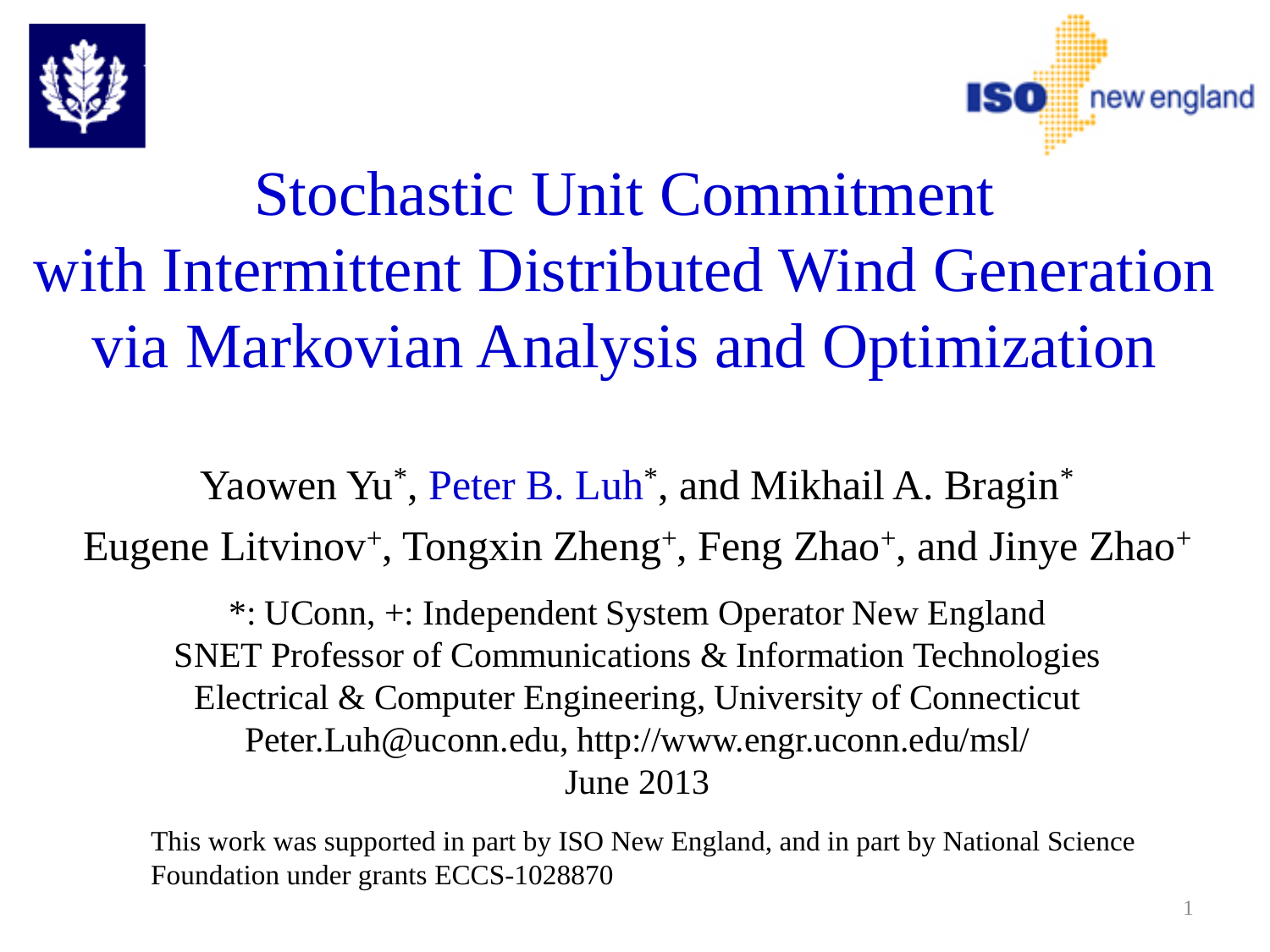# Introduction – Wind integration

- Motivation
	- U.S. Department of Energy's goal: 20% wind by 2030 [1]
	- Obama's clean-energy goals Clean power sources providing 80% of the nation's energy by 2035 (wind, solar, nuclear, clean coal and natural gas) [2]



- Challenge Effective and robust integration
	- Grid integration of intermittent and uncertain wind generation with high levels of penetration
	- Texas blackout in Feb. 2008
- 1. S. Lindenberg, B. Smith, K. O'Dell and E. DeMeo, "20% Wind Energy by 2030: Increasing Wind Energy's Contribution to U.S. Electricity Supply," DOE/GO-102008-2567, July 2008. [Online]. *Available: http://www1.eere.energy.gov/windandhydro/pdfs/41869.pdf*
- 2 2. Obama State of the Union address, January 26, 2011 *http://www.soundhealthinc.com/political/obama3.pdf*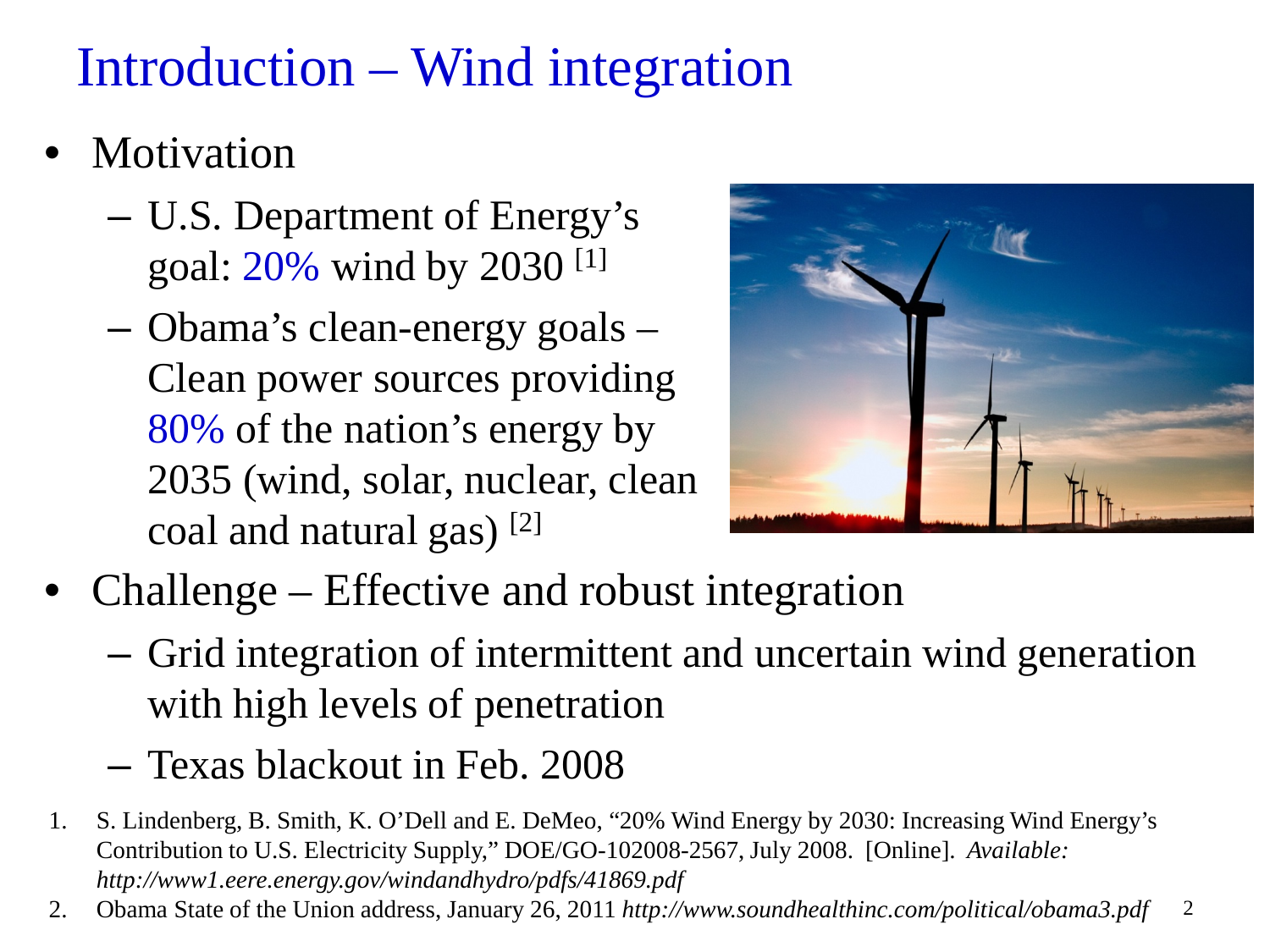# Difficulties when considering wind generation

- Intermittent and uncertain nature of wind generation
	- Wind generation cannot be dispatched as conventional generation
	- Large uncertainty in wind generation
		- Accuracy of demand forecast  $1\% \sim 3\%$
		- Accuracy of day-ahead wind power forecast: 15%~20%



- Balancing modeling accuracy & computational efficiency
	- To ensure sufficient generation and ramping capabilities for realizations of wind generation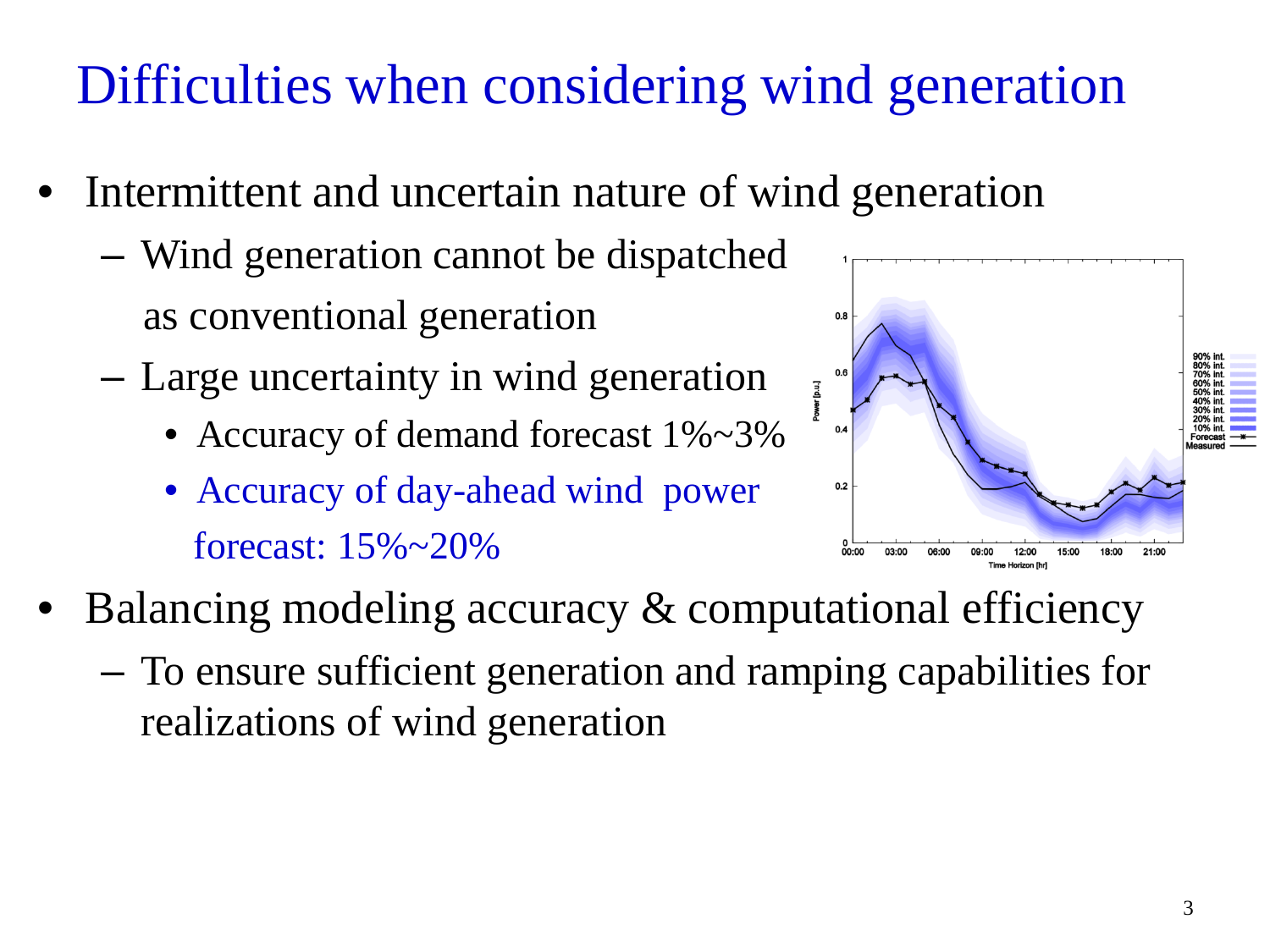# The Research Side – Stochastic Programming

- Modeling wind generation Representative scenarios
- Formulation:
	- Minimize the sum of expected energy and no-load/startup costs
	- Subject to constraints for each scenario
- Solution methodology
	- Benders' decomposition with branch-and-cut
	- Lagrangian relaxation with branch-and-cut
	- Pure branch-and-cut
- The number of scenarios
	- Too many Complexity
	- Too few Hard to capture low-probability high-impact events

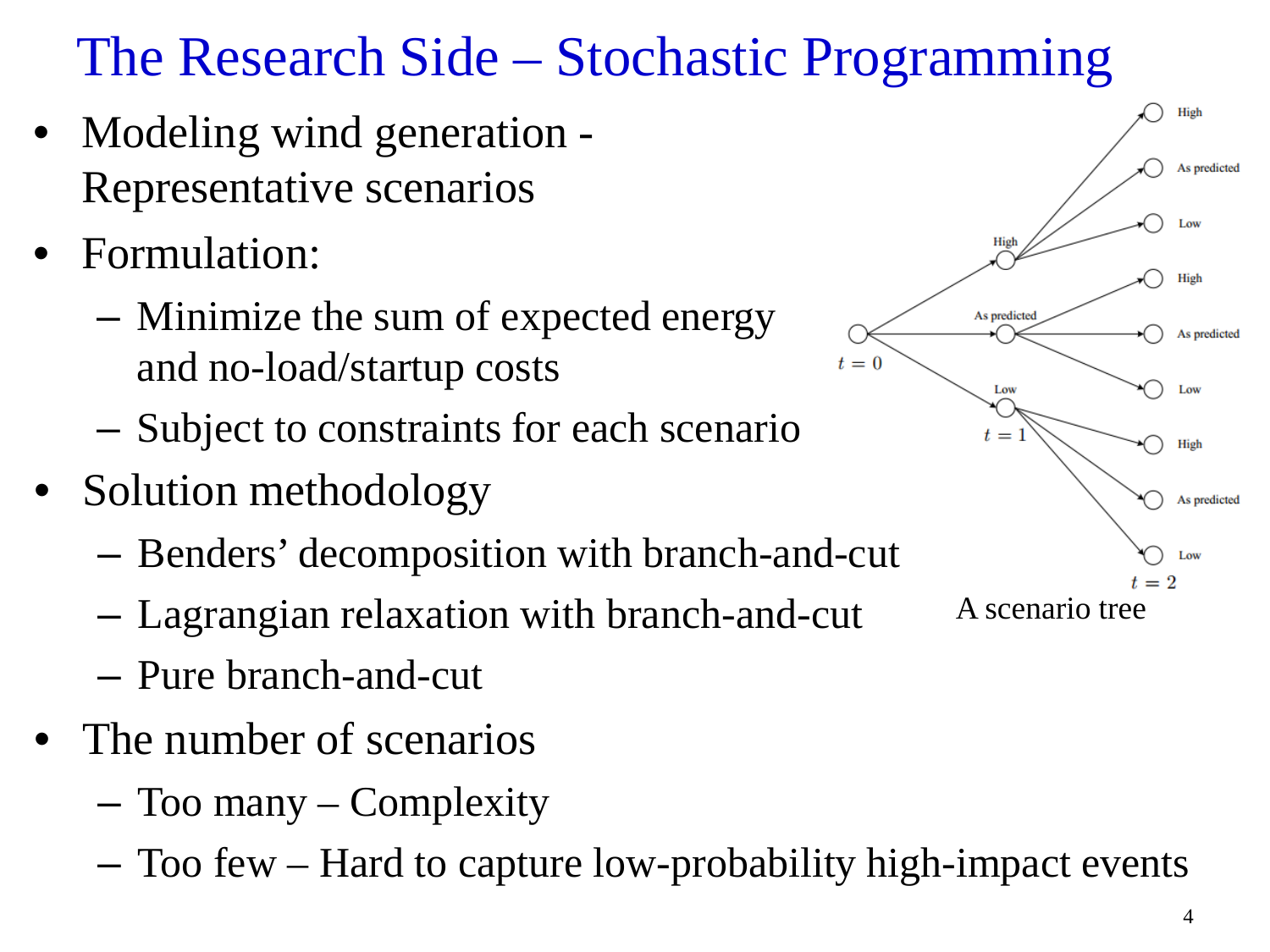# **Outline**

- Wind integration w/o transmission
	- Modeling wind generation A Markov chain
	- Stochastic UC formulation Based on states
	- Solution methodology Branch-and-cut
	- Numerical testing results
- Wind integration with transmission
	- Difficulties when considering transmission
	- Power flow level reduction with set-aside capacities
	- Numerical testing results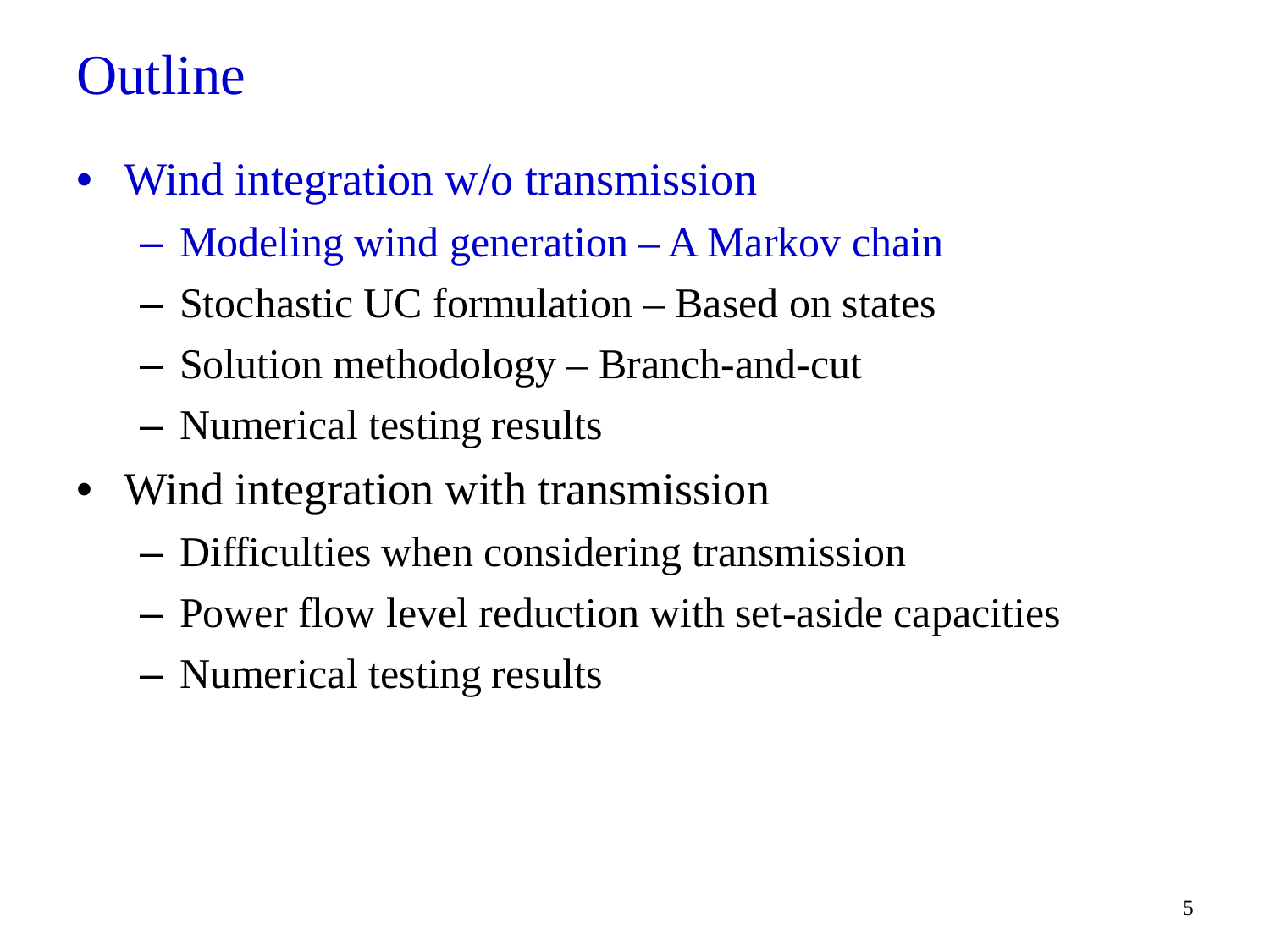# Modeling Wind Generation

 $Modeling$  aggregate wind generation  $-A$  Markov chain – Given the present, the future is independent of the past



– Advantage: The state at a time instant summarizes the information of all previous instants in a probabilistic sense for reduced complexity  $\frac{6}{6}$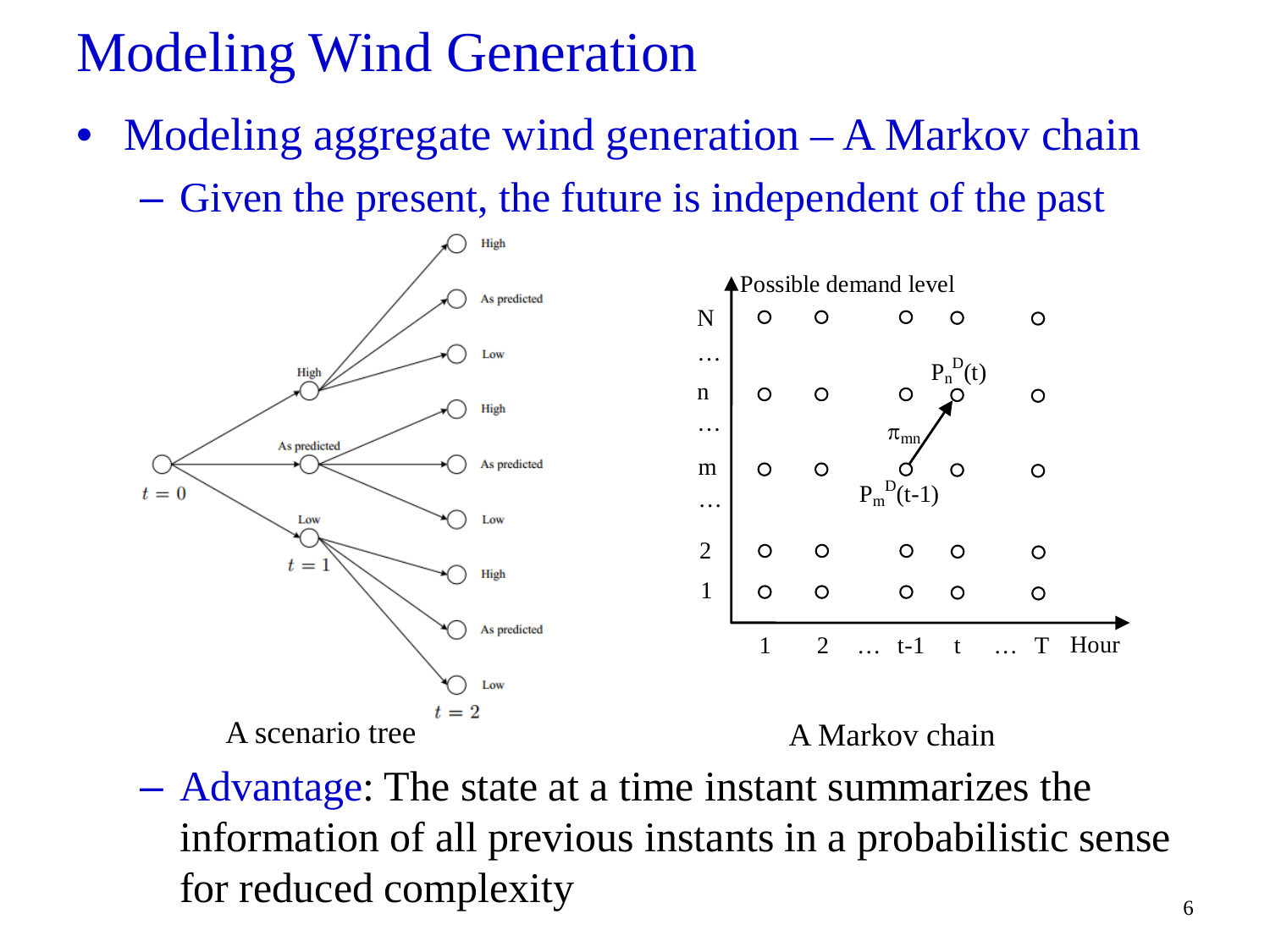• Probability of transition from state *m* to state *n* established based on historical data:

> *ocurrences of state m observed transitions from state m to n*  $\pi_{mn} =$

– The aggregated wind generation of New England area from April to September 2006<sup>[3]</sup> with 10 states:

|          | $\begin{bmatrix} 0.785 & 0.215 & 0 \end{bmatrix}$ |                                         |              |                                           |                                 |                |                   |                   |       |
|----------|---------------------------------------------------|-----------------------------------------|--------------|-------------------------------------------|---------------------------------|----------------|-------------------|-------------------|-------|
|          |                                                   | $0.115$ $0.711$ $0.168$ $0.006$ 0       |              |                                           |                                 |                |                   |                   |       |
| $\Omega$ |                                                   | $0.167$ $0.652$ $0.169$ $0.012$ 0       |              |                                           |                                 |                |                   |                   |       |
| $\theta$ |                                                   | $0.005$ $0.204$ $0.604$ $0.176$ $0.011$ |              |                                           |                                 | $\overline{0}$ |                   |                   |       |
|          | $\Omega$                                          |                                         |              | $0.016$ $0.204$ $0.599$ $0.174$ $0.007$ 0 |                                 |                |                   |                   |       |
|          |                                                   | $\theta$                                |              | 0.002 0.210 0.631 0.148 0.008             |                                 |                |                   |                   |       |
|          | $\theta$                                          | $\mathbf{0}$                            | $\theta$     |                                           | $0.007$ $0.187$ $0.679$ $0.126$ |                |                   | $\Omega$          |       |
|          | $\mathbf{\Omega}$                                 | $\Omega$                                | $\Omega$     | $\Omega$                                  | 0                               |                | 0.205 0.700 0.095 |                   |       |
|          | $\mathbf{\Omega}$                                 | $\theta$                                | $\mathbf{0}$ | $\theta$                                  | $\Omega$                        | $\Omega$       |                   | 0.184 0.776 0.041 |       |
|          |                                                   |                                         |              |                                           |                                 |                | $\theta$          | 0.171             | 0.829 |

3. The National Renewable Energy Laboratory, Eastern Wind Dataset, 2010, [Online]. Available: http://www.nrel.gov/electricity/transmission/eastern\_wind\_methodology.html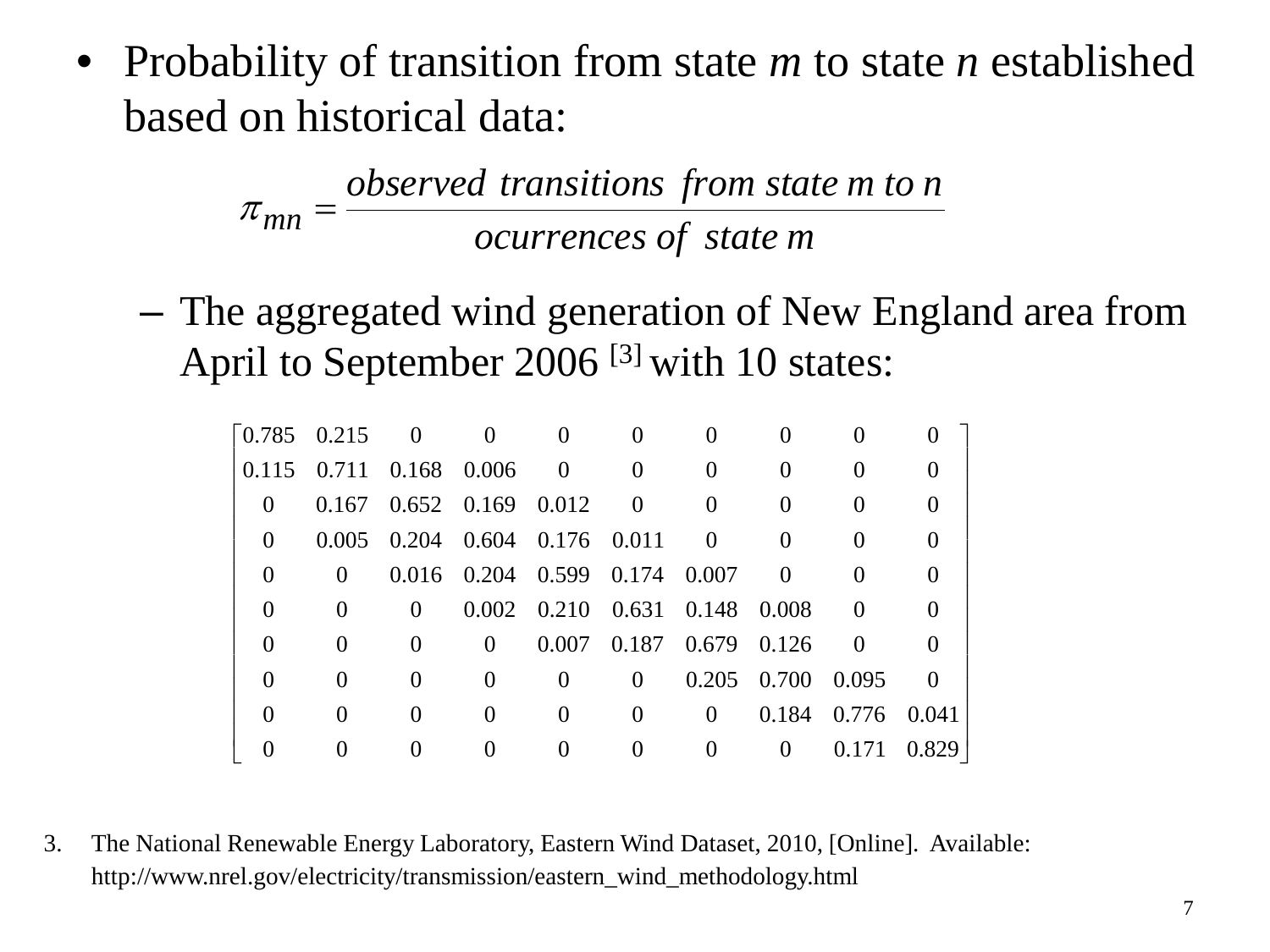- Wind generation is integrated into system demand
	- $-P_n^D(t)$ : the *n<sup>th</sup>* level of the net system demand at time *t*
	- $-$  The probability of state  $P_n^D(t)$  is:

$$
\varphi_n(t) = \sum_{m=1}^{N} \pi_{mn} \varphi_m(t-1)
$$

- Is wind generation really Markovian?
	- In day-ahead, yes [4], [5]



- In real time, wind generation may maintain an increasing (or a decreasing) trend over several consecutive timeframes
	- Prewhitening
- The underlying idea when generating scenarios?

#### – A Markov chain

- 4. D. Brooks, E. Lo, R. Zavadil, S. Santoso, and J. Smith, "Characterizing the Impacts of Significant Wind Generation Facilities on Bulk Power System Operations Planning," Xcel Energy – North Case Study Final Report, prepared for Utility Wind Integration Group, Arlington, VA, May 2003, [Online]. Available: http://www.uwig.org/UWIGOpImpactsFinal7-15-03.pdf
- 8 5. J. Mur-Amada, Á. A. Bayod-Rújula, "Wind Power Variability Model," in *Proceedings of 9th International Conference Electrical Power Quality and Utilisation*, Barcelona, Oct. 2007.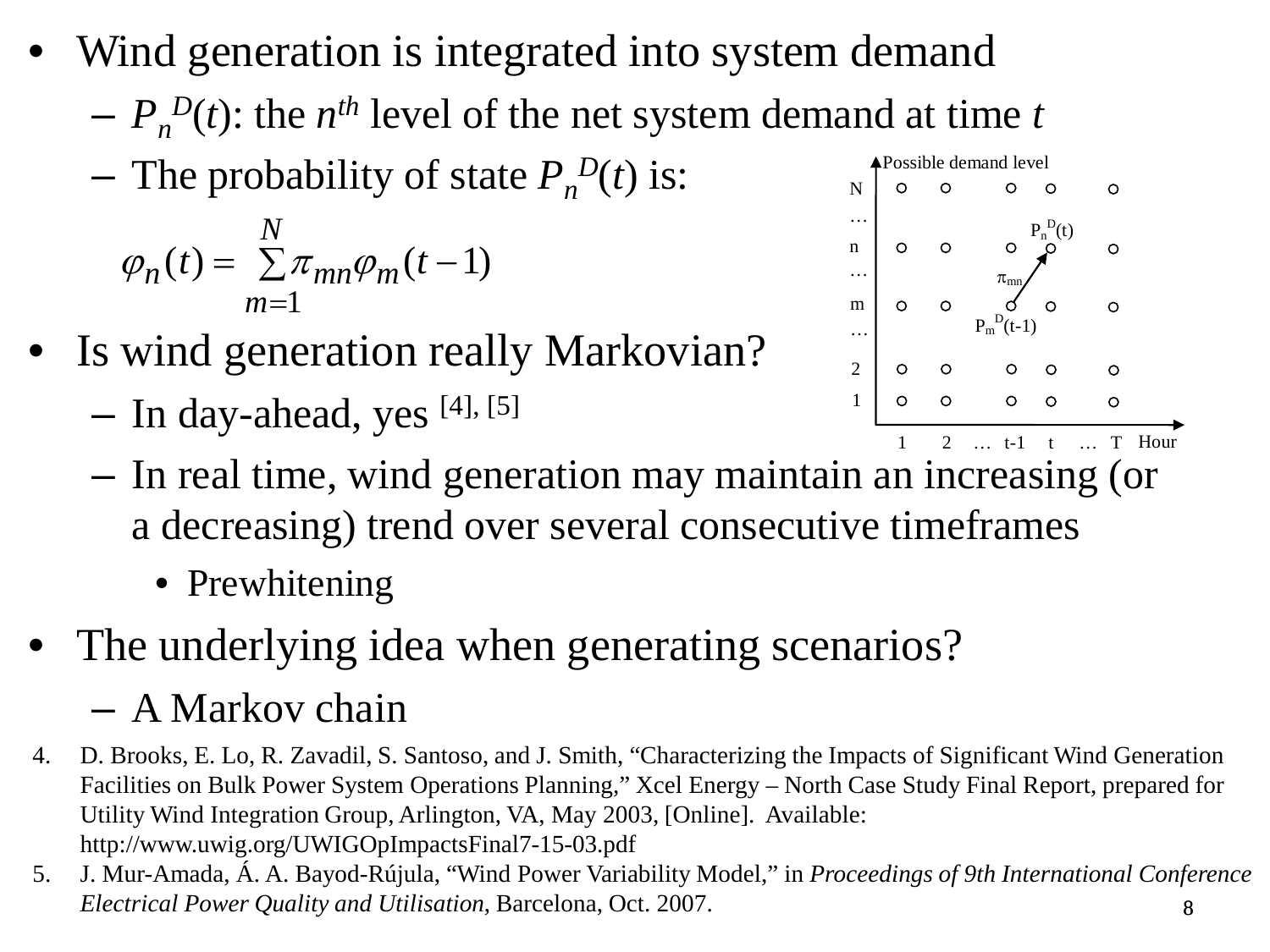### Stochastic Unit Commitment Formulation

- Based on states instead of scenarios
	- Select one set of unit commitment decisions to satisfy all possible states and state transitions
	- Multiple sets of state dependent dispatch decisions
- Minimize the sum of expected energy and startup/no-load costs

 ${x_i(t)}_{i,t}$ ,  ${p_{i,n}(t)}$  $\sum_{i=1} \sum_{t=1} \left\{ \sum_{n=1} \left[ \varphi_n(t) C_{i,n}(p_{i,n}(t)) \right] + x_i(t) \left(1 - x_i(t-1)\right) S_i + x_i(t) S_i^{NL} \right\}$  $\vert$  $\overline{\mathcal{L}}$  $\sum_{i=1}^{T} \left\{ \sum_{i=1}^{N} \left[ \varphi_n(t) C_{i,n}(p_{i,n}(t)) \right] + x_i(t) \left( 1 - x_i(t-1) \right) S_i + \right.$  $=1$   $t=1$   $\lfloor n=1 \rfloor$ *I i NL*  $i^{i}$   $(i)$   $(1 - x_i(i - 1))$  $S_i + x_i(i)$  $S_i$ *N n*  $n^{(l)}C_{i,n}$   $\langle P_{i,n} \rangle$ *T t*  $x_i(t)$ <sub>i</sub>,  $\{p_{i,n}(t)\}$  $t)C_{i,n}(p_{i,n}(t))$  +  $x_i(t)(1-x_i(t-1))S_i + x_i(t)S$  $i^{(t)}i_{i,t}$ ,  $(p_{i,n}(t))_{i,n,t}$  $\sum_{i=1}^{\infty}\sum_{t=1}^{\infty}[\varphi_n(t)C_{i,n}(p_t)]$  $(t)\, \, f_{i,t}, \, \langle p_{i,n}(t) \rangle$  $(t)C_{i,n}(p_{i,n}(t))$  +  $x_i(t)(1-x_i(t-1))S_i + x_i(t)$ min  $_{,t},\{p_{i,n}(t)\}_{i,n},$  $|\varphi|$ Energy cost Start-up cost No-load cost

– System demand constraint for each state at every hour

$$
\sum_{i=1}^{I} p_{i,n}(t) = P_n^D(t), \forall n, \forall t
$$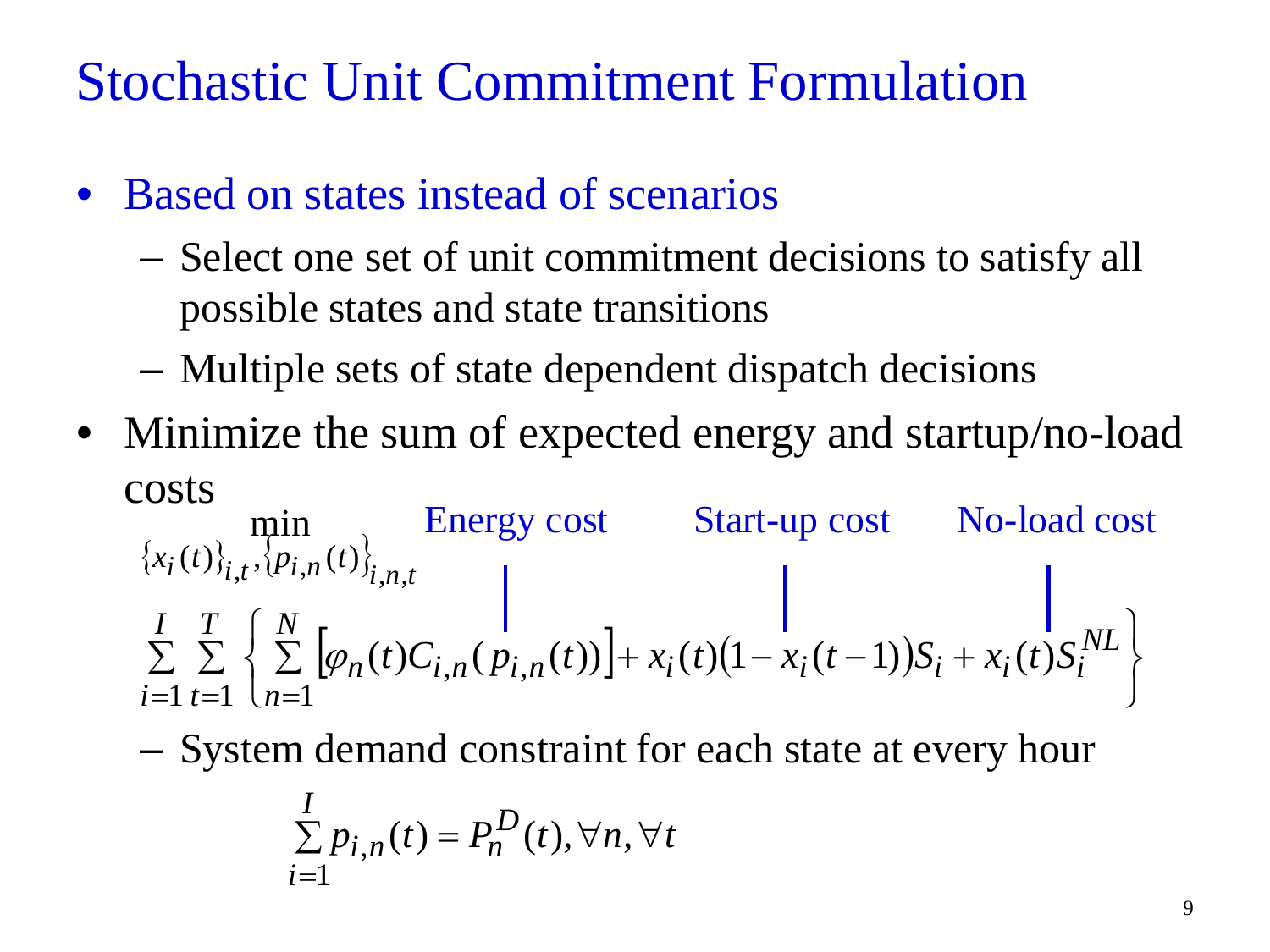- Individual unit constraints
	- Generation capacity constraints for each state

 $x_i(t)p_{i \text{min}} \leq p_{i,n}(t) \leq x_i(t)p_{i \text{max}}, \forall i, \forall t, \forall n$ 

• Time-coupling ramp rate constraints for any state transition whose probability is nonzero

$$
p_{i,m}(t-1) - \Delta_i \le p_{i,n}(t) \le p_{i,m}(t-1) + \Delta_i,
$$

 $\forall i, \forall n, \forall t, \forall m \in \{m \mid \pi_{mn} \neq 0\}$ (Ramp-up and ramp-down)

- Summary of the formulation
	- A linear mixed-integer optimization problem
	- $-$  Binary decision variables  $\{u_i(t)\}\$  and  $\{x_i(t)\}\$
	- Continuous decision variables  $\{p_{i,n}(t)\}$
	- Uncertainty described by the transition probabilities  $\{\pi_{mn}\}\,$ state probabilities  $\{\varphi_n(t)\}\$ , and net demand levels  $\{P_n^D(t)\}\$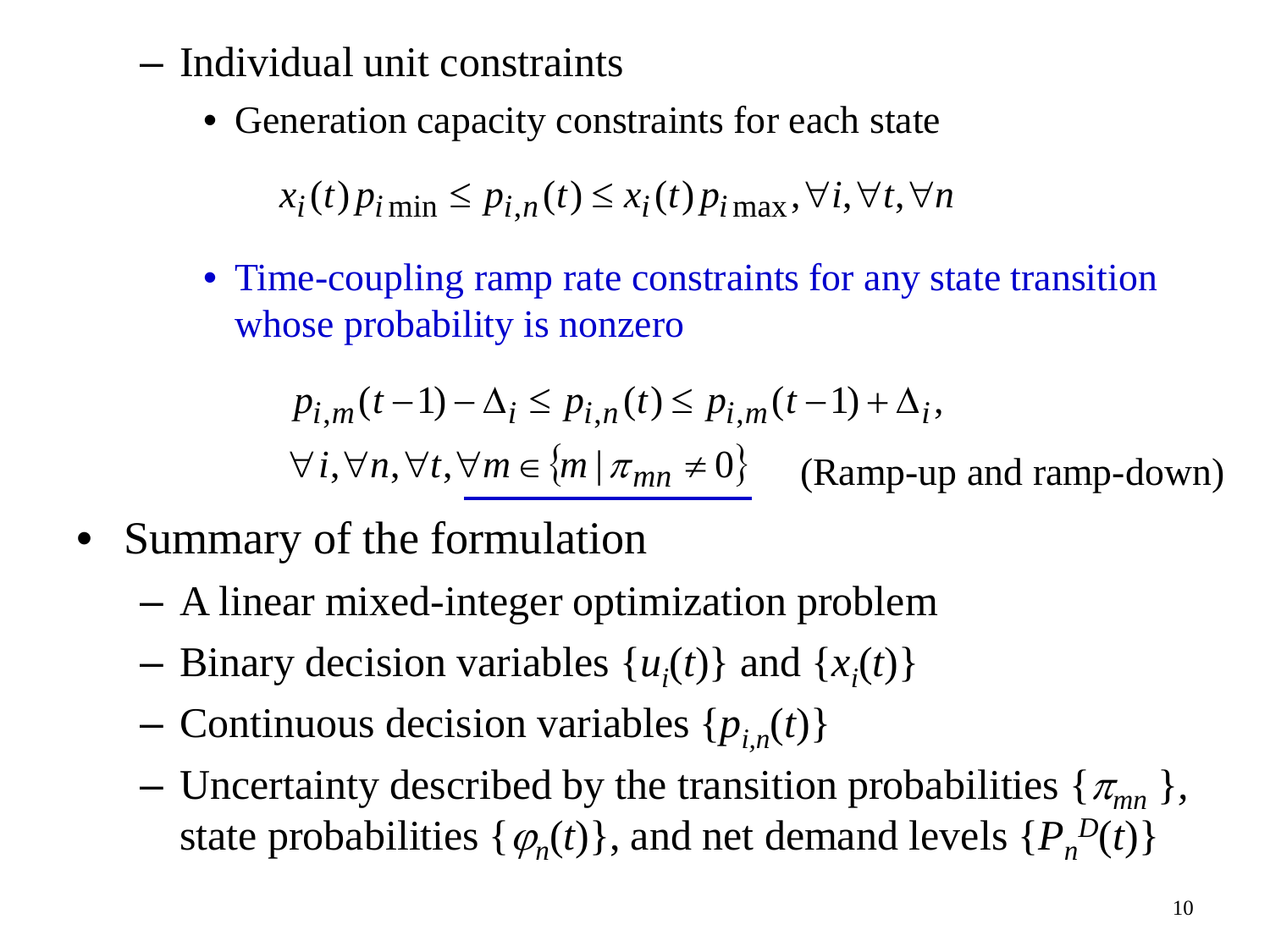### Solution Methodology – Branch-and-Cut

- Branch-and-cut method is efficient in solving deterministic linear integer and mixed-integer optimization problems
	- Widely used by ISOs, utility companies and semiconductor manufacturers
	- A high level language with less time to code
- Generally difficult to obtain convex hulls
	- For NP-hard problems, obtaining an explicit description of the convex hull is also NP-hard
	- For certain kinds of problems whose convex hull is easy to obtain, the method is very efficient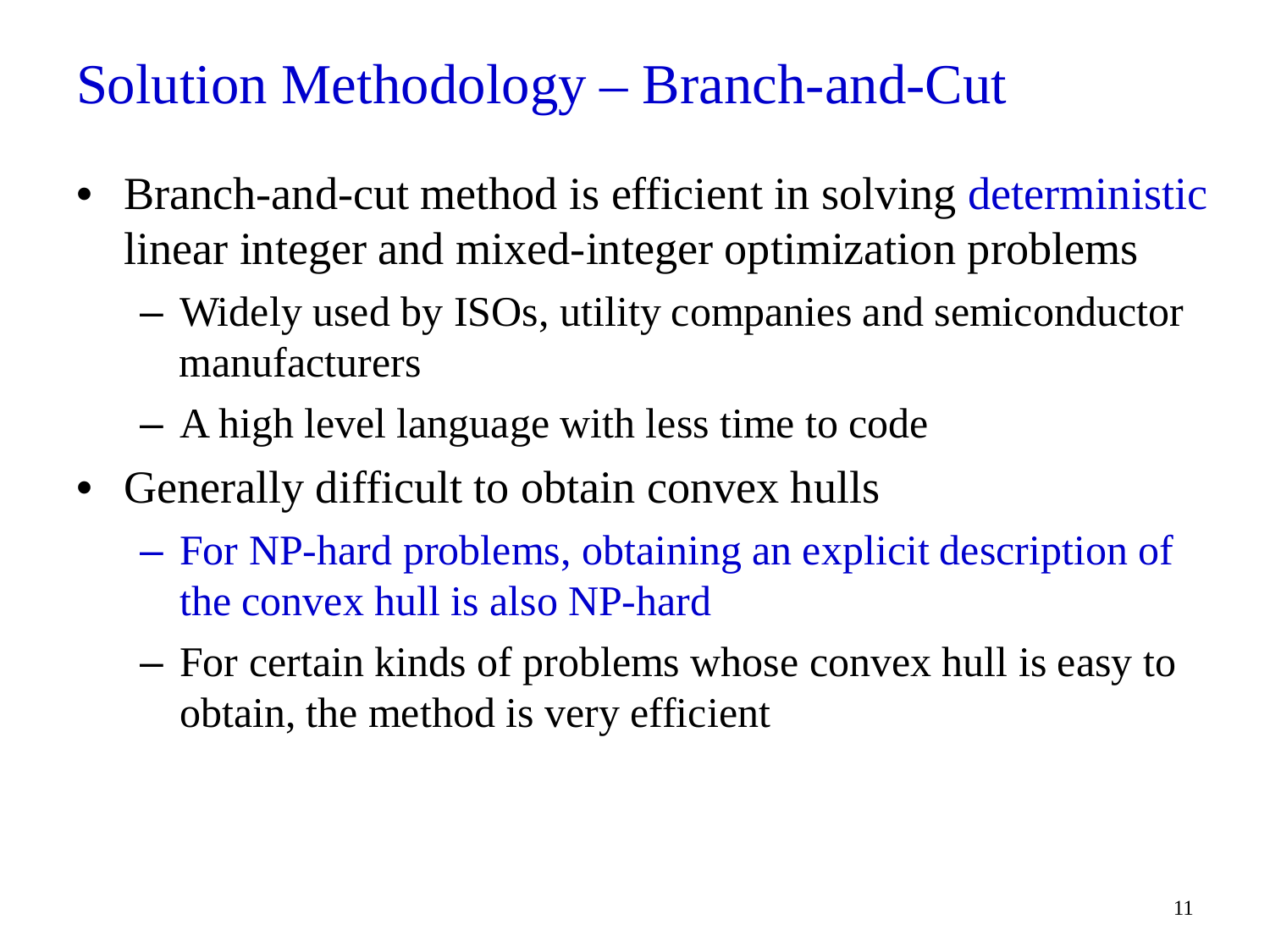- However, commercial packages such as CPLEX and GUROBI do not provide infrastructure to explicitly describe stochastic processes
- For our formulation
	- State transition probabilities given, state probabilities calculated before optimization
	- The objective and constraints formulated in a linear manner
	- Branch-and-cut can be used to solve the overall problem
- The difficulty depends on
	- The number of ramp rate constraints
		- Coupling different states at different hours, forming a complicated convex hull
	- Large uncertainty of high levels of penetration
		- Difficult to find feasible solutions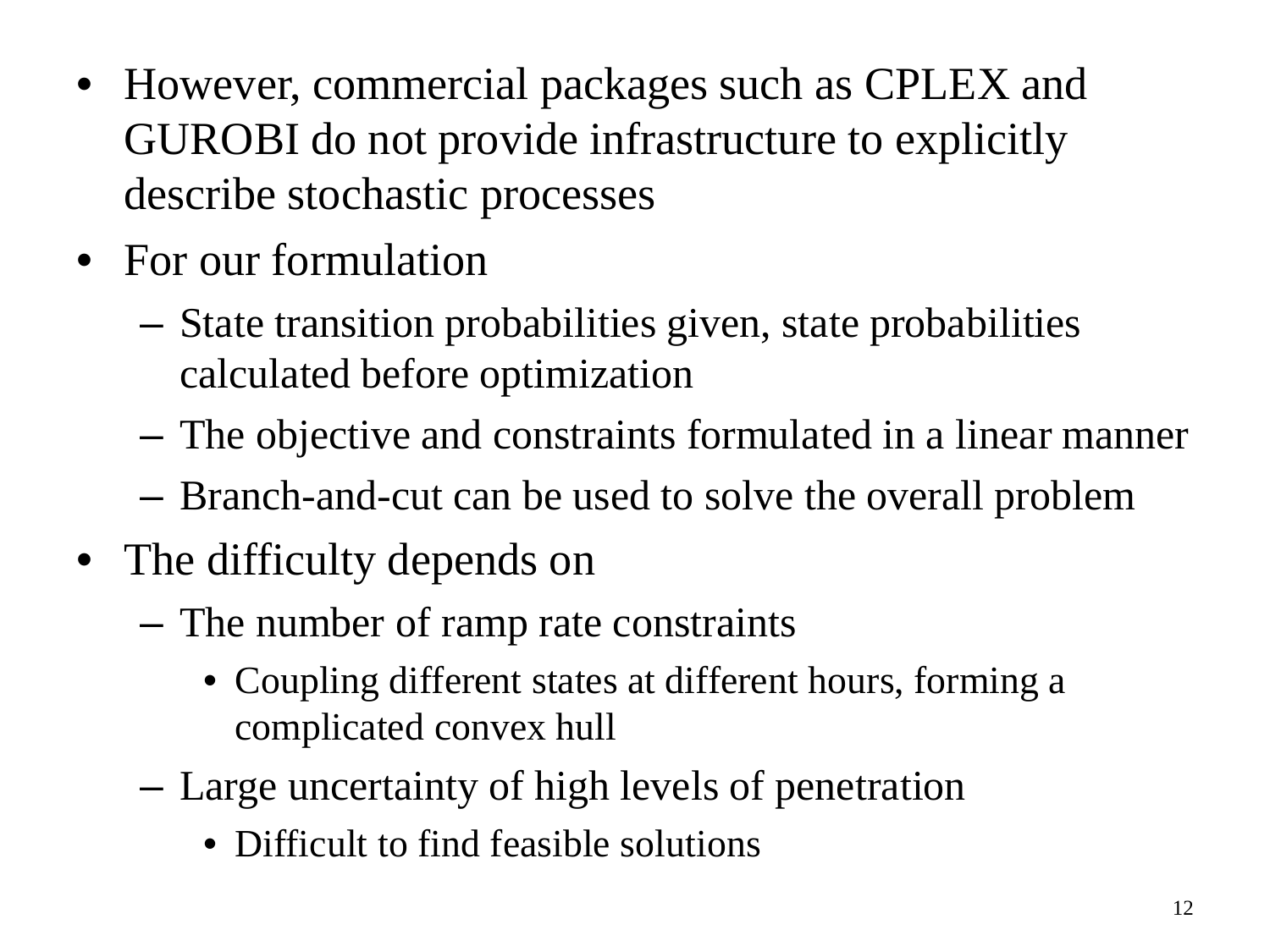# Numerical Testing Results

- Problem: ISO-New England's 24-hour problem with 309 conventional units
	- The aggregated wind generation of New England area from April to September 2006
	- If net system demand cannot be satisfied, penalties will be incurred
- CPLEX 12.4 on a laptop with Intel Core(TM) i7-2820QM 2.30GHz CPU and 8GB memory
- The Markovian approach 10 states in optimization
- Simulation: 1,000 Monte Carlo runs
	- Scenarios generated based on a detailed 50-state transition matrix
	- To sample the rare event, *importance sampling* is used
	- Consider each scenario as a deterministic case <sup>13</sup>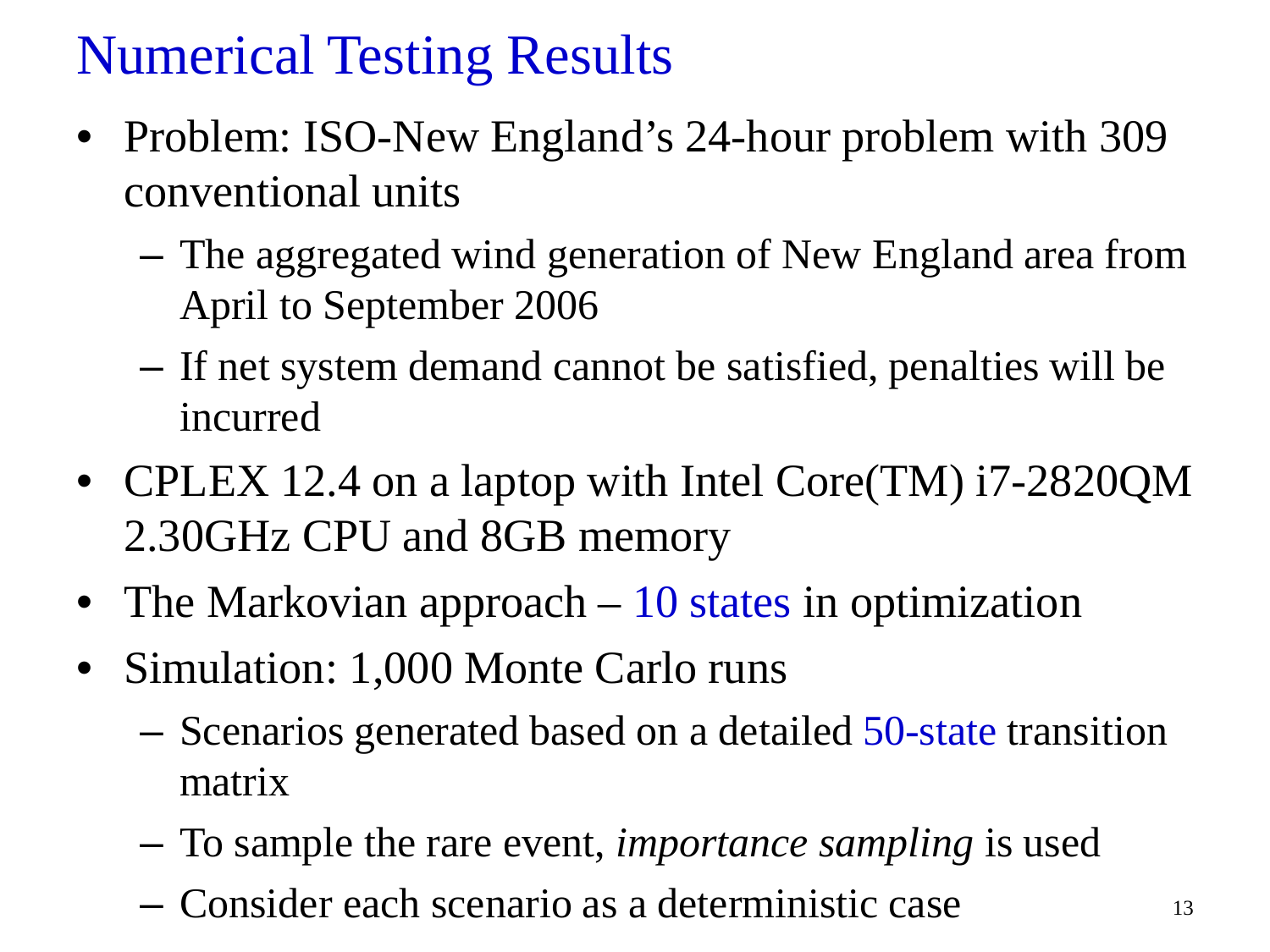#### **Case 1:** Different wind penetration levels

|                   | Penetration     | $5\%$    | 9%       | 14%     | 20%     | 24%      |
|-------------------|-----------------|----------|----------|---------|---------|----------|
|                   | Capacity (GW)   | 2.3      | 4.17     | 6.6     | 9       | 11       |
|                   | Gap             | $0.2\%$  | $0.2\%$  | $0.2\%$ | $0.2\%$ | 0.2%     |
| Optimiza-<br>tion | <b>CPU</b> time | 1 min02s | 1min11s  | 2min41s | 7min30s | 38min19s |
|                   | $Cost (k\$ )    | 15,251   | 13,923   | 12,690  | 12,918  | 16,397   |
|                   | $Cost (k\$ )    | 15,188   | 13,803   | 12,473  | 12,276  | 15,909   |
| Simulation        | $STD$ (k\$)     | 729      | 1,006    | 1,308   | 2,050   | 11,759   |
|                   | $UCDE$ (k\$)    | 15,182   | 13,803   | 12,458  | 12,185  | 14,496   |
|                   | Penalty (k\$)   | 6        | $\theta$ | 15      | 91      | 1,413    |

- Can accommodate up to 20% wind penetration efficiently
- More penalties for higher levels of penetration, so the cost does not continue to decrease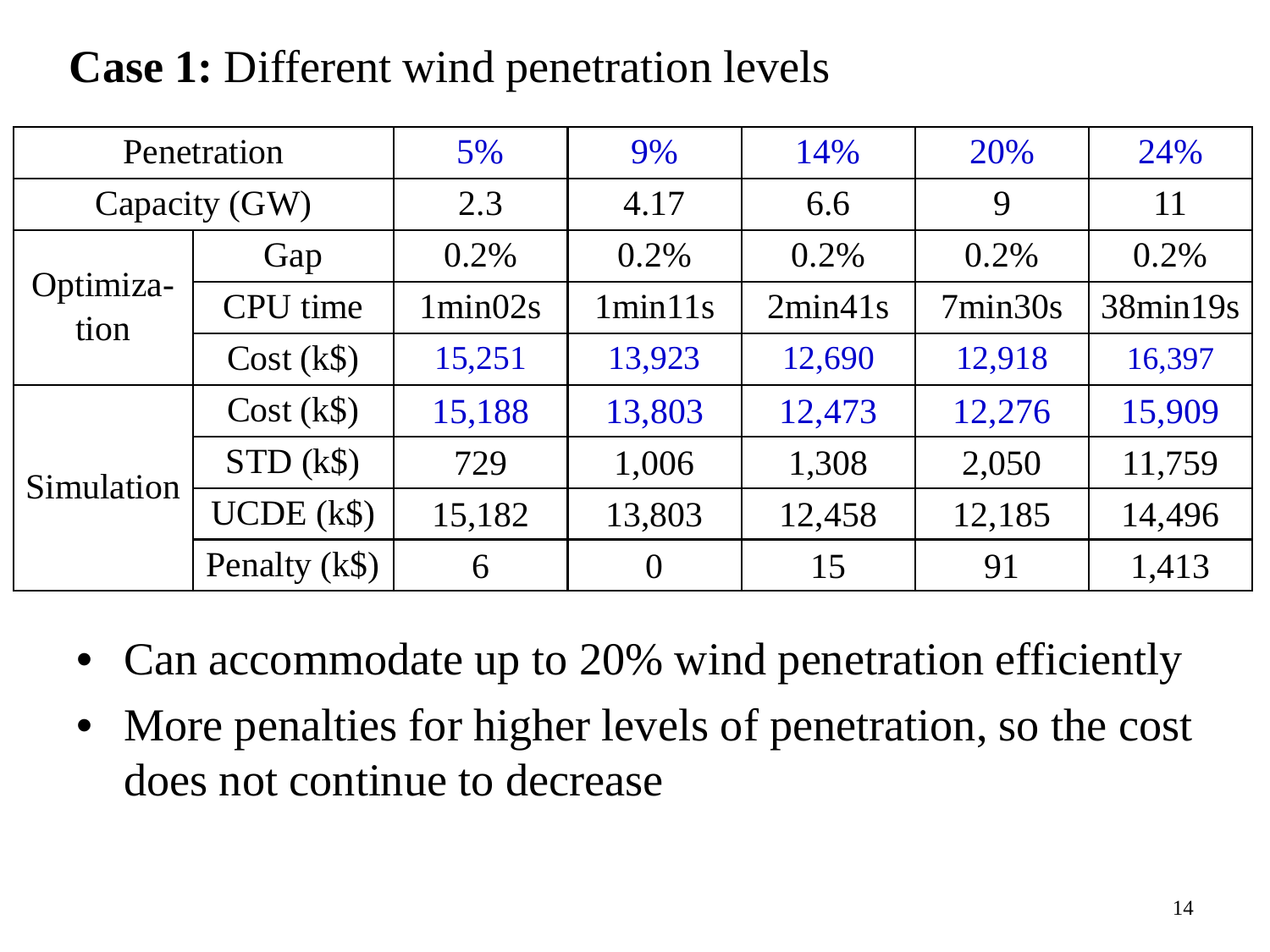- The deterministic approach
	- A special case of the Markovian formulation with only one state at each time instant
	- Average net system demand plus 10% at each hour
- The stochastic programming approach
	- Three thousand scenarios were generated from the normal distribution based on the detailed 50-state transition matrix
	- The reduced 10 and 20 scenarios were used in optimization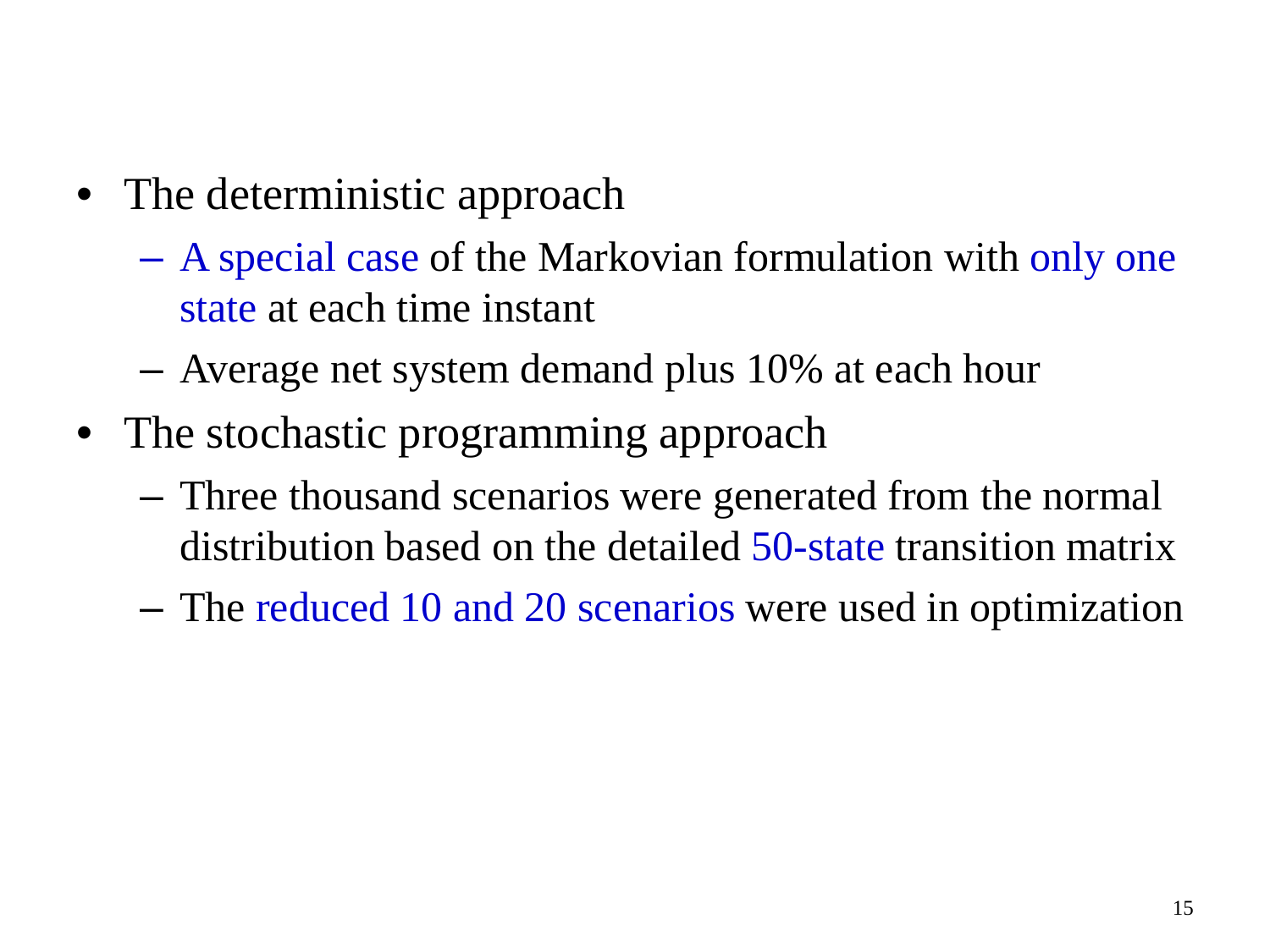**Case 2:** Compare our approach with stochastic programming and the deterministic method with rare events

- High-impact low-probability events are considered in transition matrices
	- With sudden wind drops (similar to the Texas 2008 case)
- Wind penetration level: 5%

|                   | With rare events | Markovian          | <b>SP</b>    | Deterministic |        |  |
|-------------------|------------------|--------------------|--------------|---------------|--------|--|
|                   |                  |                    | 10 scenarios | 20 scenarios  |        |  |
|                   | Gap              | $0.01\%$           | 0.01%        | 0.01%         | 0.01%  |  |
| Optimiza-<br>tion | <b>CPU</b> time  | 1min57s<br>1min57s |              | 6min1s        | 4s     |  |
|                   | $Cost (k\$ )     | 10,857             | 10,475       | 10,504        | 13,206 |  |
|                   | Penalty          | 80                 | 253          | 250           | 997    |  |
|                   | <b>Scenarios</b> |                    |              |               |        |  |
| Simulation        | $Cost (k\$ )     | 10,474             | 10,676       | 10,676        | 12,523 |  |
|                   | $STD$ (k\$)      | 477                | 6,449        | 5,080         | 491    |  |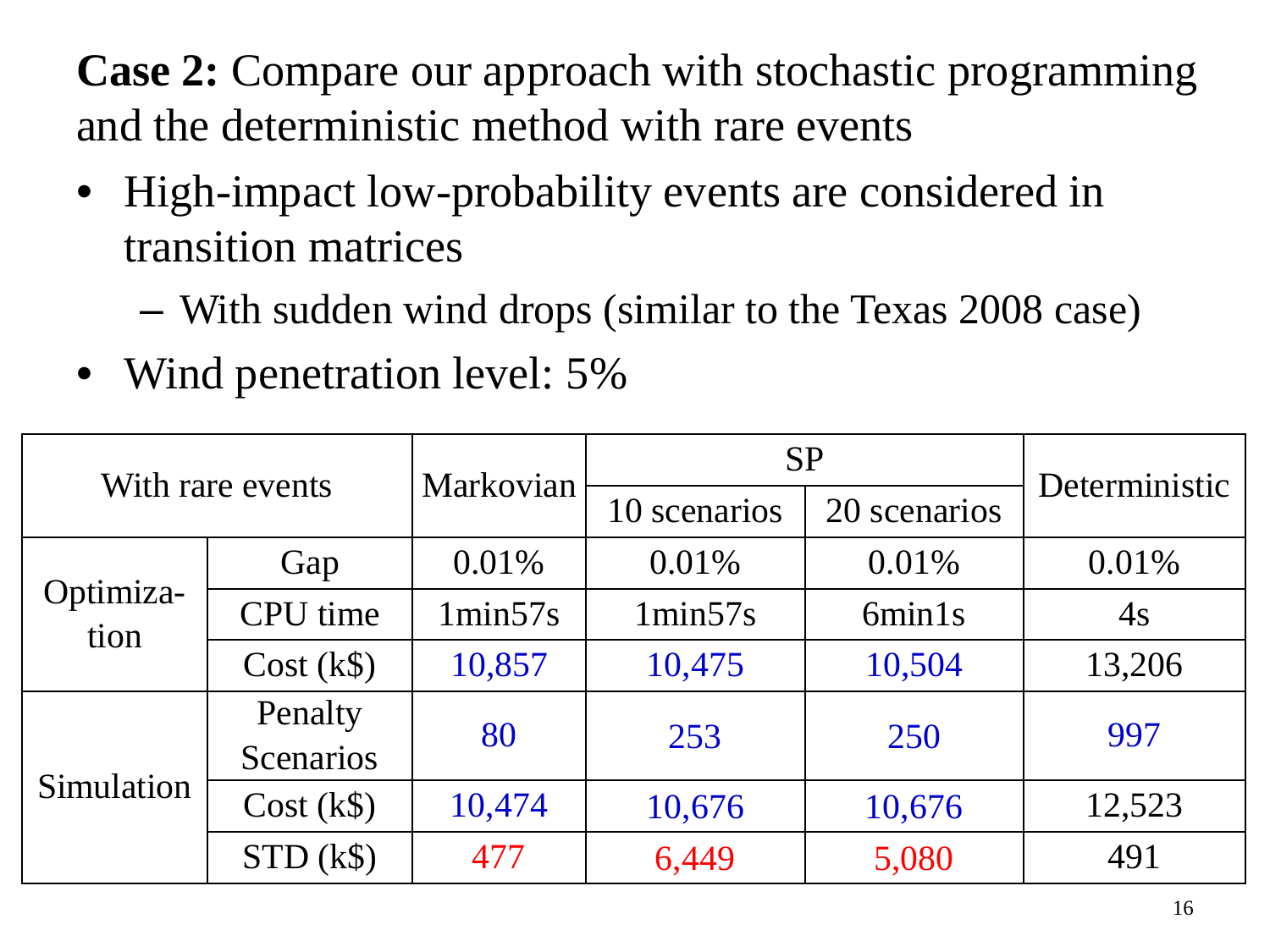# **Outline**

- Wind integration w/o transmission
	- Modeling wind generation A Markov chain
	- Stochastic UC formulation Based on states
	- Solution methodology Branch-and-cut
	- Numerical testing results
- Wind integration with transmission
	- Difficulties when considering transmission
	- Power flow level reduction with set-aside capacities
	- Numerical testing results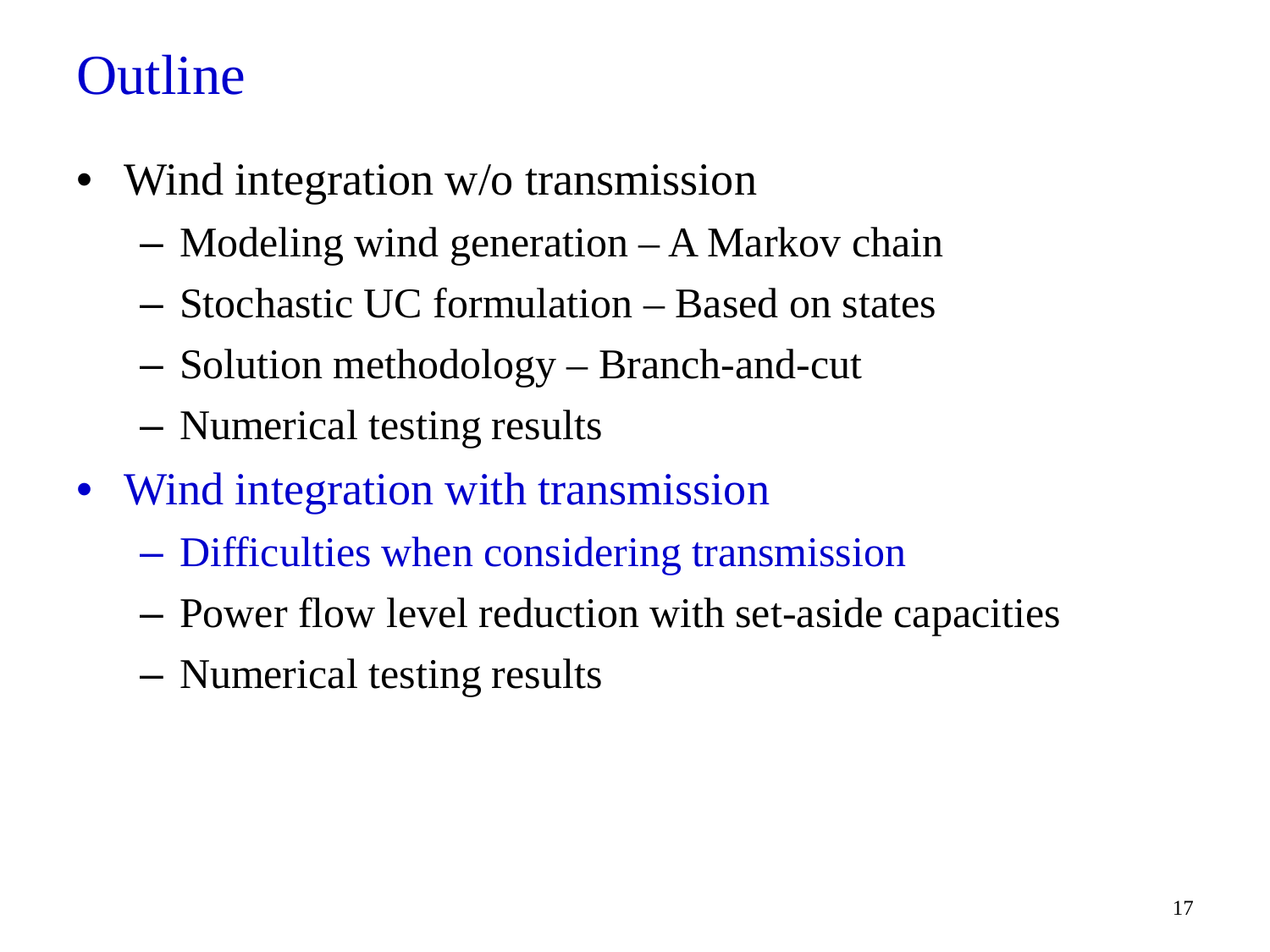# Difficulties when considering transmission

- Transmission capacities Another level of complications
	- With congestion (lines at the limit of their capacity), wind generation cannot be aggregated together
	- Wind states for farms at different nodes may not be the same
		- Nearby wind farms: Generation aggregated
		- Wind farms far apart: States assumed independent
- A line flow: Depending on injections from many nodes
	- Power flow using power transfer distribution factor (PTDF)

$$
f_{i,j}(t) = \sum_{q} \left( a_{i,j}^q \overbrace{\cdot \cdot \cdot}_{q} (t) \right) \forall i, \forall j, \forall t
$$
 (1)

Net nodal injection = wind generation + conventional generation - demand

$$
f_{i,j,n_1,\dots,n_I}(t) = \sum_{q} \left( a_{i,j}^q \cdot P_{q,n_1,\dots,n_I}(t) \right)
$$
 (2)

A large number of levels. What can be done?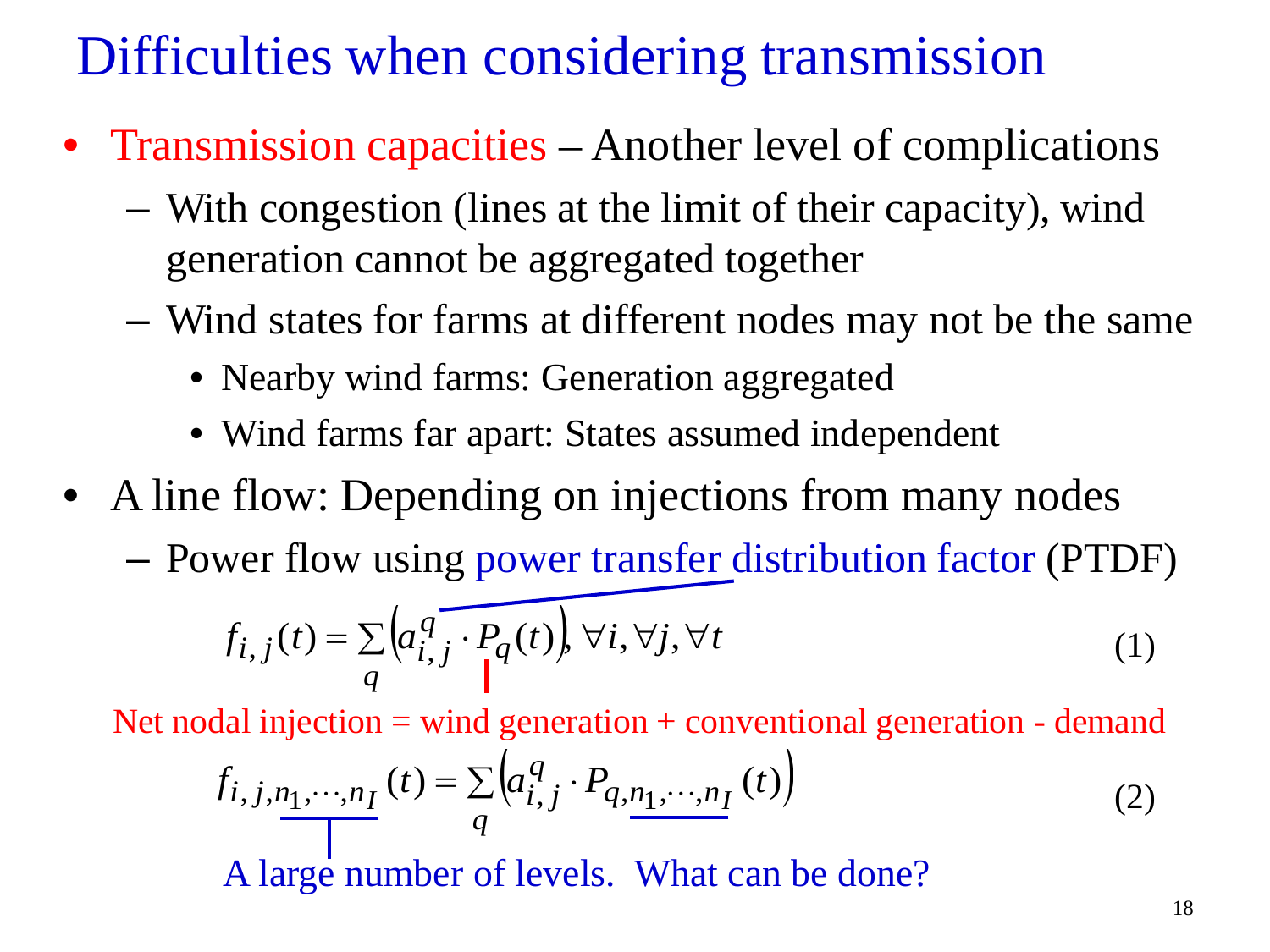Power flow level reduction + set-aside capacities

- Interval optimization [6], [7], [8]
	- The ranges of wind generation uncertainty increase significantly over time
	- To ensure feasibility of all the intervals, results are too conservative
- Key ideas: Markovian optimization + interval analysis
	- Local states: Wind generation state at the node considered
	- Intervals: Considering the combination of all the states
		- The pessimistic realization: All wind farms provide their minimum possible outputs (at lowest possible states)
		- The optimistic realization: All wind farms provide their maximum possible outputs
- 6. J. W. Chinneck and K. Ramadan, "Linear programming with interval coefficients," *Journal of the Operational Research Society*, Vol. 51, No. 2, pp. 209-220, 2000.
- 7. Y. Wang, Q. Xia, and C. Kang, "Unit commitment with volatile node injections by using interval optimization," *IEEE Transactions on Power Systems*, Vol. 26, No. 3, pp. 1705-1713, 2011.
- 19 8. L. Wu, M. Shahidehpour, and Z. Li, "Comparison of Scenario-Based and Interval Optimization Approaches to Stochastic SCUC," *IEEE Transactions on Power Systems*, Vol. 27, No. 2, pp. 913-921, 2012.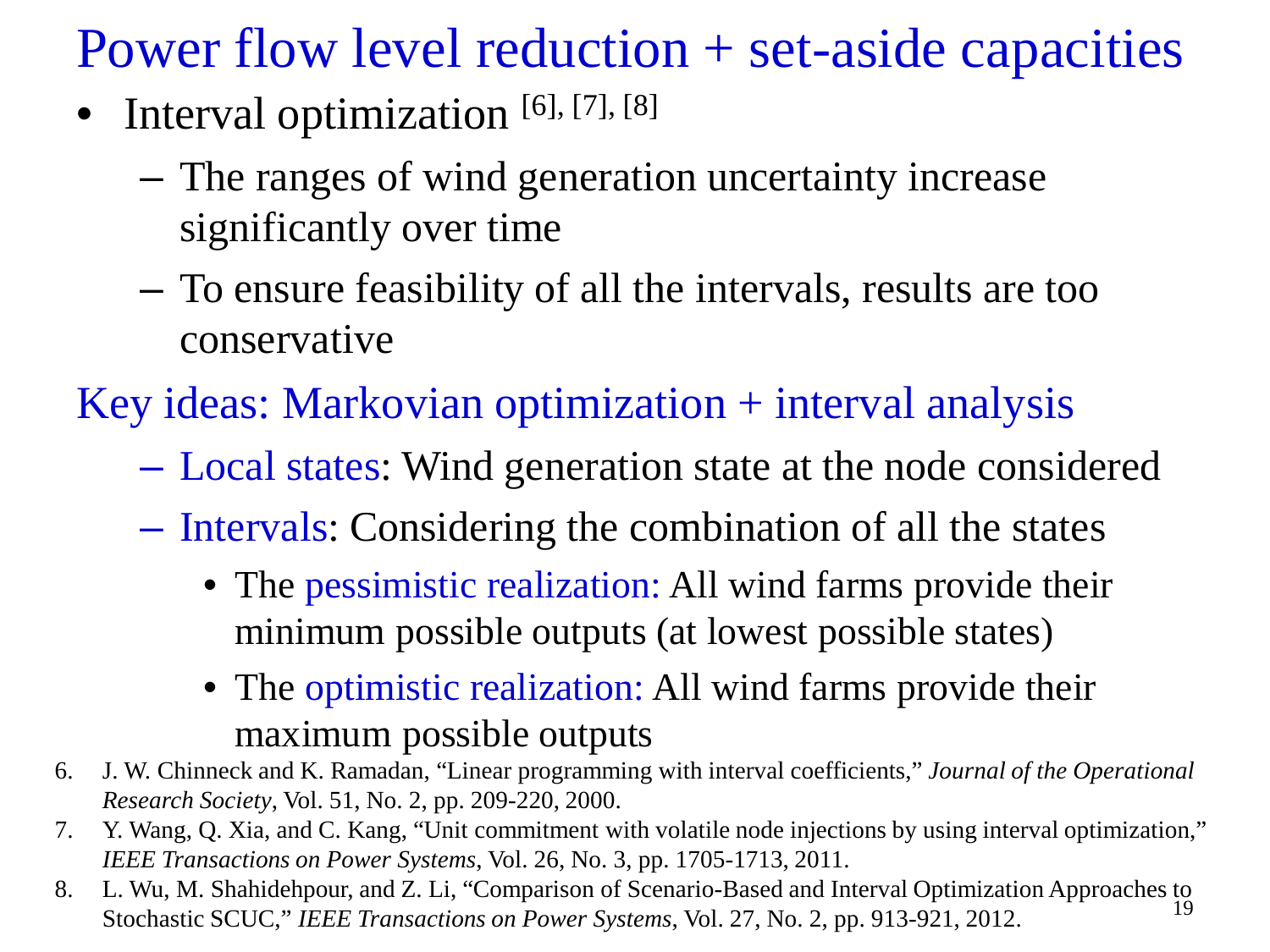- Divide the generation of a conventional unit into two parts
	- The state-dependent part: To coordinate fluctuation of local wind states
	- The interval part: To coordinate fluctuation of wind generation in intervals
- System demand constraints
	- Feasible for the pessimistic and optimistic realizations
- Transmission capacity constraints
	- State-dependent nodal injections translated to "set-aside" transmission capacities
	- Interval generations translated to flows
- The objective function
	- The total expected generation cost adjusted by pessimistic and optimistic cases plus start-up cost and no-load cost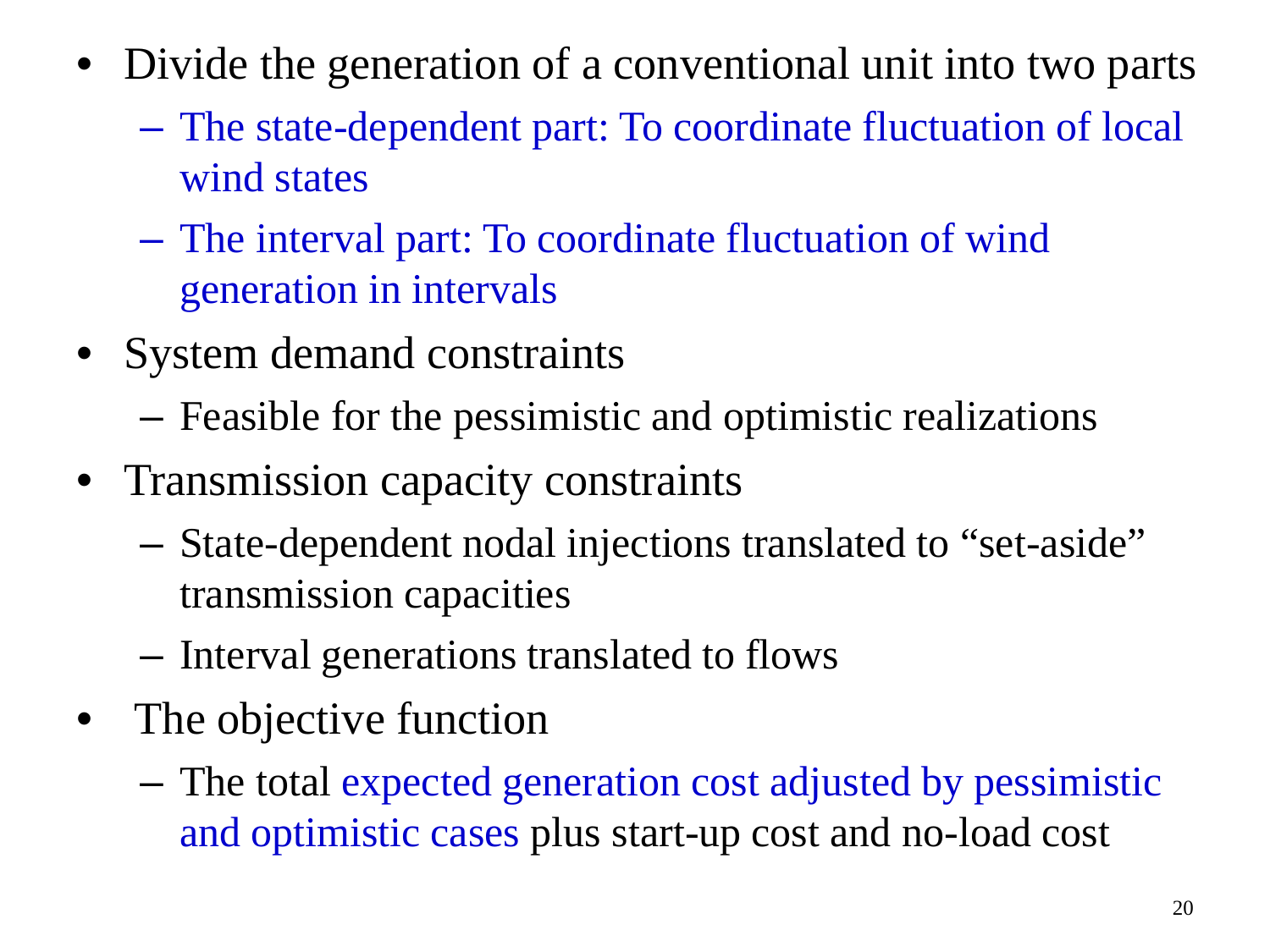- Markovian analysis
	- The generation of a conventional unit is divided into two parts: state-dependent and interval-dependent parts  $x_{ik}(t) p_{ik}^{\min} \le p_{ik, n_i}(t) + \Delta p_{ik}^{\text{r}}(t) \le x_{ik}(t) p_{ik}^{\max}, \forall i, \forall k, \forall t, \forall n_i, \forall r$  (3)
		- $r = r_1$  for the pessimistic realization
		- $r = r_2$  for the optimistic realization ( $\Delta p_{ik}^{\prime\prime}(t) \ge \Delta p_{ik}^{\prime\prime\prime}(t)$ )  $\Delta p_{ik}^{\prime \prime}(t)$  ≥  $\Delta$
		- Interval generation of units sums up to the node

$$
\sum_{k} \Delta p_{ik}^{r}(t) = \Delta P_{i}^{r}(t), \forall i, \forall t, \forall r
$$
\n(4)

– Ramp rate constraints

$$
p_{ik,m_i}(t-1) + \Delta p_{ik}^{r'}(t-1) - R_{ik} \le p_{ik,n_i}(t) + \Delta p_{ik}^{r'}(t)
$$
  
\n
$$
\le p_{ik,m_i}(t-1) + \Delta p_{ik}^{r'}(t-1) + R_{ik}, \forall i, \forall k, \forall t,
$$
  
\n
$$
\forall m_i \in \{m_i \mid \varphi_{m_i}(t-1) > 0\}, \forall n_i \in \{n_i \mid \pi_{m_i n_i} \neq 0\}, \forall r', \forall r
$$
\n(5)

• Only hold for possible states and state transitions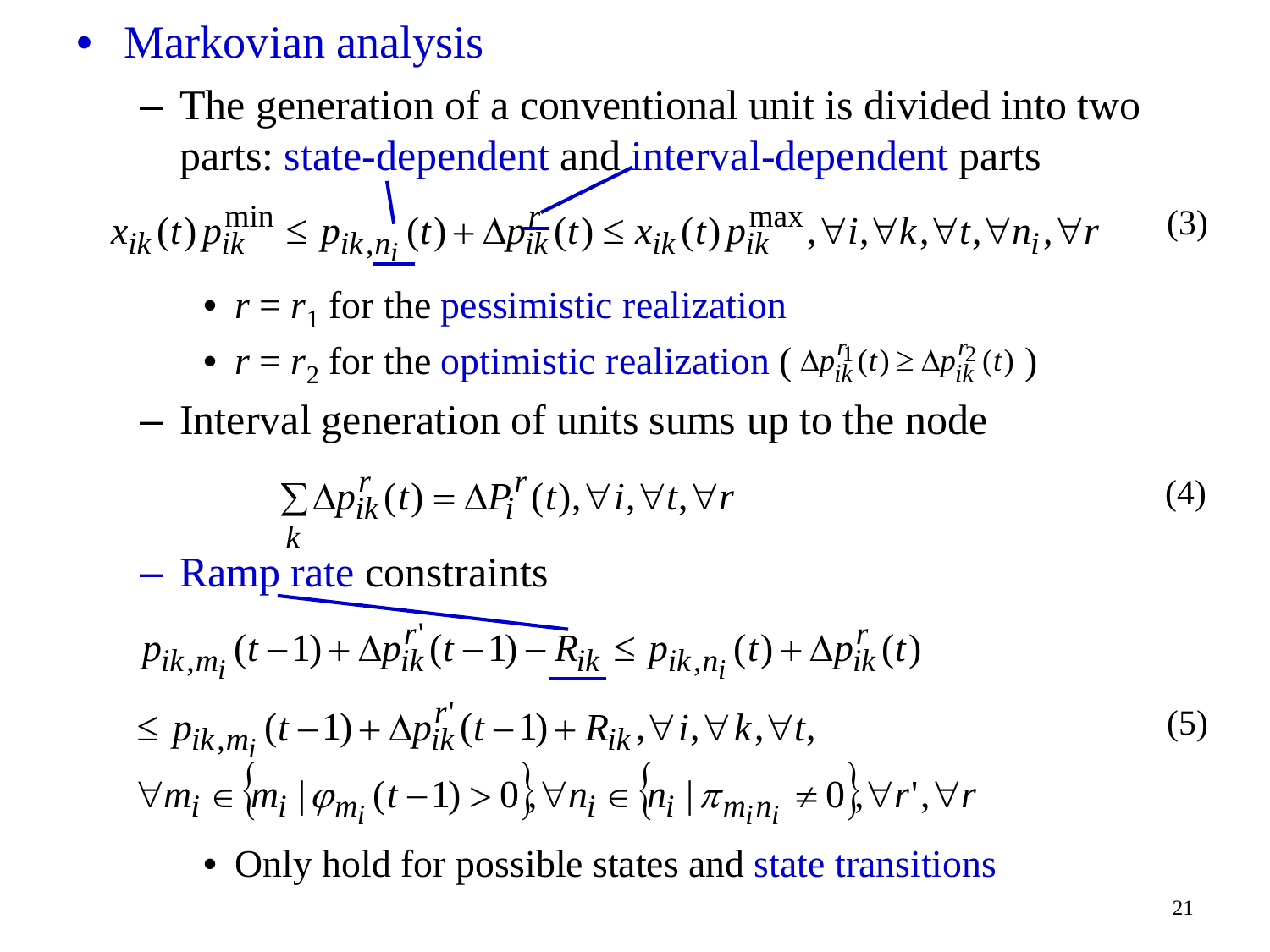– Nodal injection

$$
P_{i,n_i,r}(t) = P_{i,n_i}^D(t) + \sum_k p_{ik,n_i}(t) + \Delta P_i^r(t), \forall i, \forall t, \forall n_i \in \{n_i | \varphi_{n_i} > 0\}, \forall r
$$
\n(6)

State-dependent nodal injection  $\equiv P_{i, n_i}(t)$ 

– The order of state-dependent nodal injection is consistent with the order of states

 $P_{i,n_i-1}(t) \leq P_{i,n_i}(t), \forall i, \forall t, n_i \in \{n_i \mid \varphi_{n_i}(t) > 0\}, n_i-1 \in \{n_i-1 \mid \varphi_{n_i-1}(t) > 0\}$ (7)

- Interval analysis [6], [7], [8]
	- System demand constraints For the worst demand case
		- The pessimistic realization

$$
\sum_{i} \left( P_{i, \min n_i}(t) \right) + \sum_{i} \Delta P_i^{\underline{n}}(t) = 0, \forall t, \forall n_i \in \left\{ n_i \mid \varphi_{n_i} > 0 \right\} \tag{8}
$$

• The optimistic realization

$$
\sum_{i} \left( P_{i,\max n_i}(t) \right) + \sum_{i} \Delta P_i^{\prime 2}(t) = 0, \forall t, \forall n_i \in \left\{ n_i \mid \varphi_{n_i} > 0 \right\} \tag{9}
$$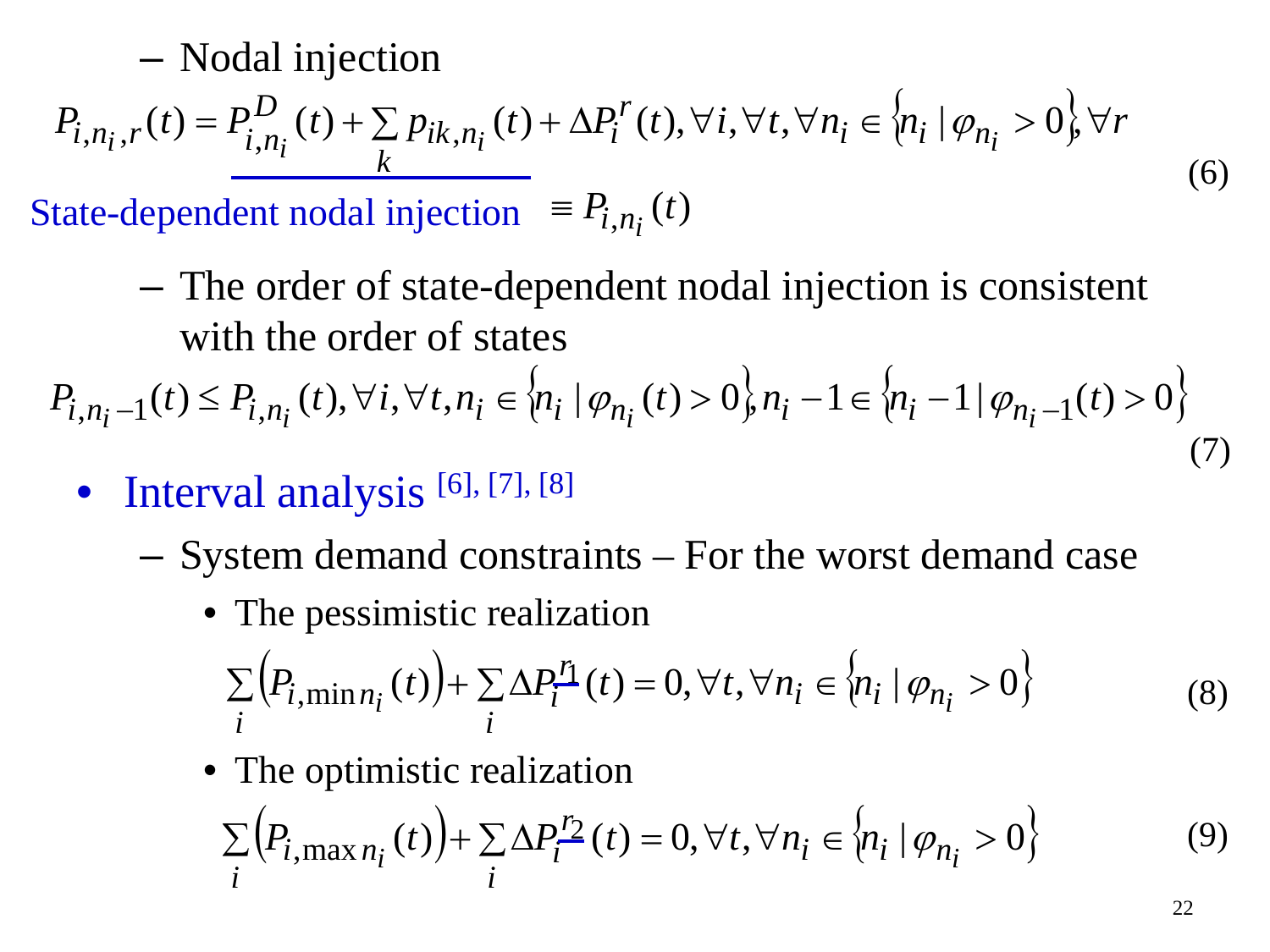- Transmission capacity constraints
	- Do not know which combination of states causes the worst case flow. Convert the combinations into intervals, and setaside amounts of transmission capacities
	- The state dependent nodal injection
		- State-dependent nodal injections translated to "set-aside" transmission capacities
			- » The center (constraints)

$$
\overline{P_i}(t) = \frac{1}{2} \left[ \min_{n_i} P_{i,n_i}(t) + \max_{n_i} P_{i,n_i}(t) \right] = \frac{1}{2} \left[ P_{i,\min_{n_i}}(t) + P_{i,\max_{n_i}}(t) \right],
$$
\n
$$
\forall i, \forall t, n_i \in \{ n_i \mid \varphi_{n_i}(t) > 0 \}
$$
\n(10)

» The fluctuation

$$
rad(P_i(t)) = \frac{P_{i, \max n_i}(t) - P_{i, \min n_i}(t)}{2}, \forall i, \forall t, n_i \in \{n_i | \varphi_{n_i}(t) > 0\}
$$
(11)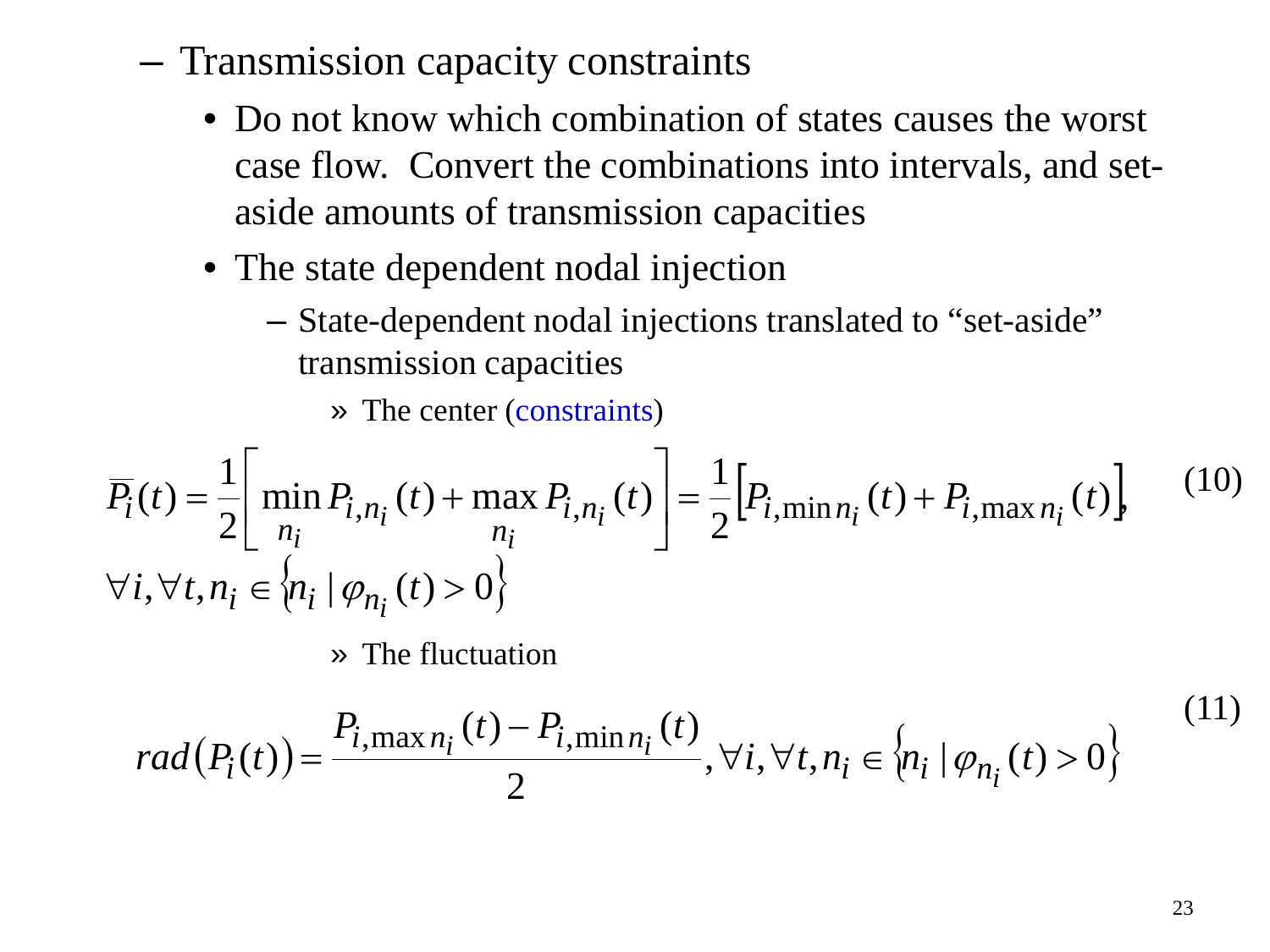– The interval of a line flow

$$
\vec{f}_{i,j}(t) = \sum_{q} \left( a_{i,j}^q \cdot \overline{P_q}(t) \right) \forall i, \forall j, \forall t
$$
\n(12)

» The worst case fluctuation – Set-aside transmission capacity

$$
\Delta f_{i,j}(t) \equiv rad(f_{i,j}(t)) = \sum_{q} \left[ a_{i,j}^{q} \right] \cdot rad(P_q(t)) \right] \forall i, \forall j, \forall t
$$
\n(13)

- The interval nodal injection
	- Interval generations translated to flows

$$
\sum_{q} \left[ a_{i,j}^{q} \cdot \Delta P_{q}^{r}(t) \right] \forall i, \forall j, \forall t
$$
\n(14)

• Transmission capacity constraints for the worst case fluctuation

$$
-f_{i,j}^{\max}(t) + \underline{\Delta f_{i,j}}(t) \le \bar{f}_{i,j}(t) + \sum_{q} \left[ a_{i,j}^q \cdot \Delta P_i^r(t) \right] \le f_{i,j}^{\max}(t) - \underline{\Delta f_{i,j}}(t), \forall i, \forall j, \forall t, \forall r
$$
\n(15)

– The worst system demand and flow fluctuation my not be realized at the same time  $\Rightarrow$  conservative.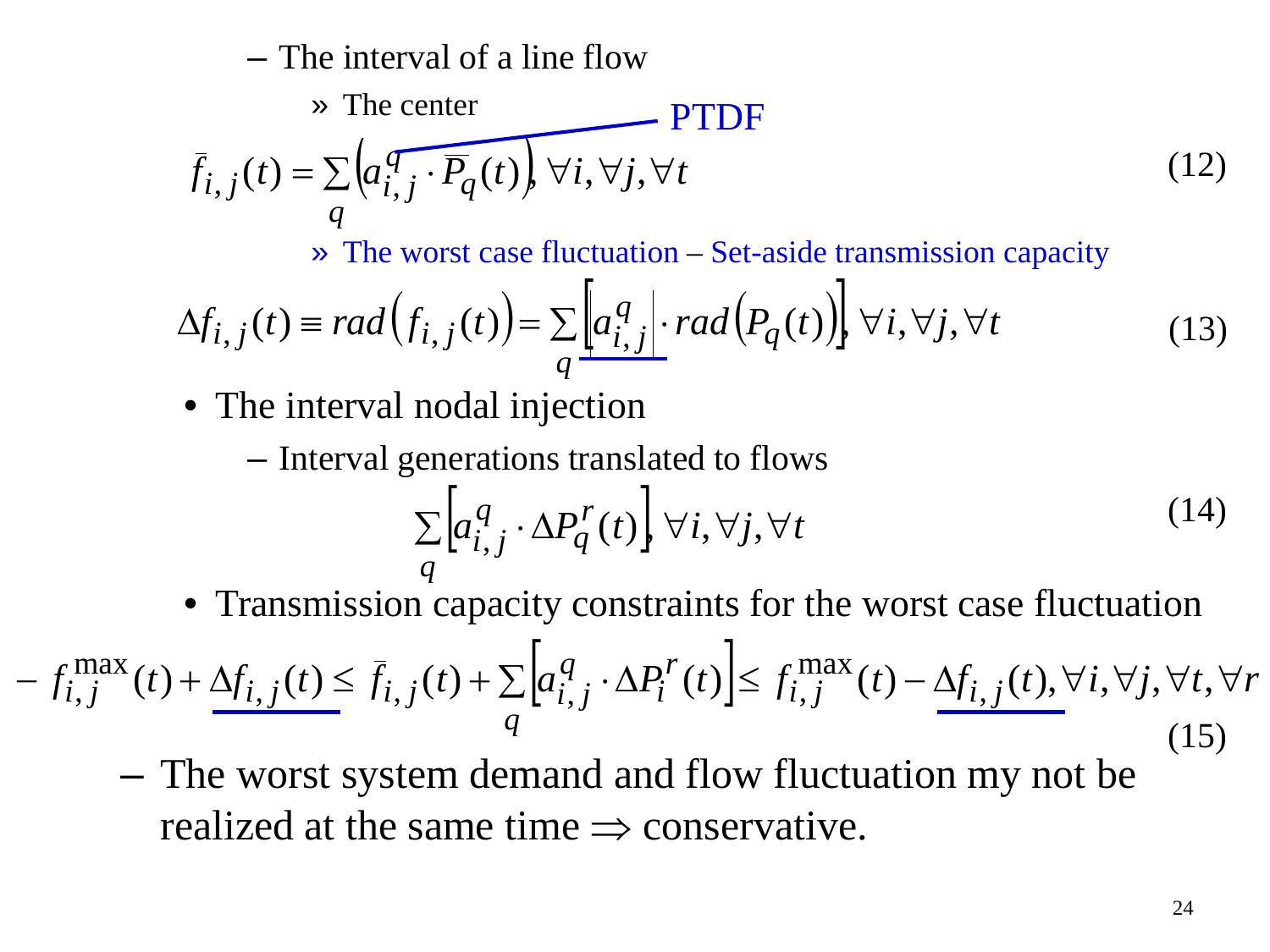- The objective function
	- To minimize the total expected generation cost adjusted by the pessimistic and optimistic costs, start-up cost, and noload cost Expected generation cost

 ${x_{ik}(t)}_{ik}(t)_{ik}(t)_{k,n}(t)_{i}$ ,  $\{ \Delta p_{ik}^{n}(t) \}$  $\left( p_{ik,n}(t) + \Delta p_{ik}^{r}(t) \right)$  $+ x_{ik}(t) \left[ 1 - x_{ik}(t-1) \right] S_{ik} + x_{ik}(t) S_{ik}^{NL}$ *T t I i Ki k Ni n r*  $r = r$ *r*  $i k, n_i$   $\langle P i k, n_i \rangle$   $\langle I \rangle$  +  $\Delta p_{ik}$ *r*  $w_{n_i}(t) \sum w^r(t) C_{ik,n_i} (p_{ik,n_i}(t) + \Delta p_{ik}^r(t))$ *i*  $i^{(i)} \leftarrow \frac{1}{k!} n_i$  $ik, t$ *r*  $\left\{ \left\langle \left\langle \mu_{i} \right\rangle \right\rangle_{ik,t}, \left\langle \rho_{ik,n_{i}}(t) \right\rangle_{ik,n_{i},t}, \left\langle \Delta p_{ik}^{\eta}(t) \right\rangle_{ik,t}, \right\}$  $(t) \sum w'(t) C_{ik,n} ( p_{ik,n}(t) + \Delta p'_{ik}(t) )$ min  $\mathcal{L}_{1} \sum_{i=1}^{L} \sum_{k=1}^{L} \begin{cases} \sum_{n_i=1}^{L} \varphi_{n_i}(t) \sum_{r=n_i}^{L} W(t) C_{ik,n_i} (p_{ik,n_i}) \end{cases}$  $\frac{2}{3}$  $\sum_{i=1}^{\infty}\sum_{i=1}^{\infty}\left\{\sum_{n_i=1}^{\infty}\left[\varphi_{n_i}(t)\sum_{r=n_1}^{\infty}\right]\right\}$  $\vert$  $\left\{ \right.$  $\begin{bmatrix} \phantom{-} \end{bmatrix}$  $\sum \left| \varphi_{n_i}(t) \sum w'_{\perp}(t) C_{ik,n_i} (p_{ik,n_i}(t) + \Delta p'_{ik}(t)) \right|$  $\rfloor$  $\left| \varphi_{n_i}(t) \sum_{i=1}^{r_2} w^{r}(t) C_{ik,n_i} (p_{ik,n_i}(t) + \Delta p_{ik}^{r}(t)) \right|$ L  $\mathbf{r}$  $\sum_{i=1}^{n} w_i^r(t) C_{ik,n_i} (p_{ik,n_i}(t) + \Delta)$  $=1 i = 1k = 1 |n_i = 1 |$   $r =$  $\varphi$ Adjustment from the pessimistic and optimistic realizations - Interval part – Markovian part Start-up cost No-load cost (16)  $\sum w^{r}(t) = 1, \forall t$ *r* Weights of worst case realizations

- The expected generation cost is more accurate than the base case cost in interval optimization [7], [8]
- A linear mixed-integer optimization problem
- The Major difference from interval optimization
	- State probabilities and transitions are considered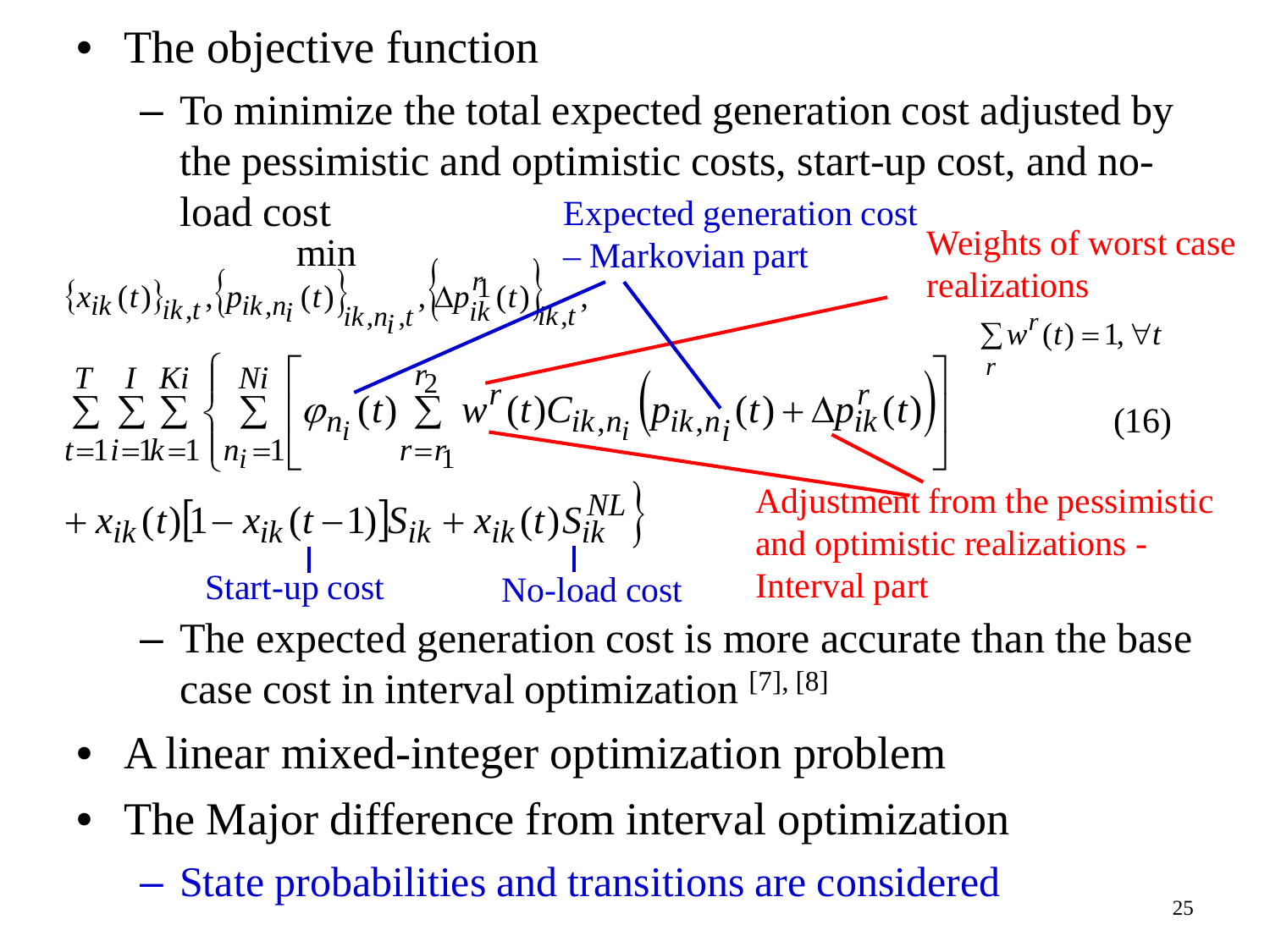

IEEE 30-bus system with 2 wind farms and 41 transmission lines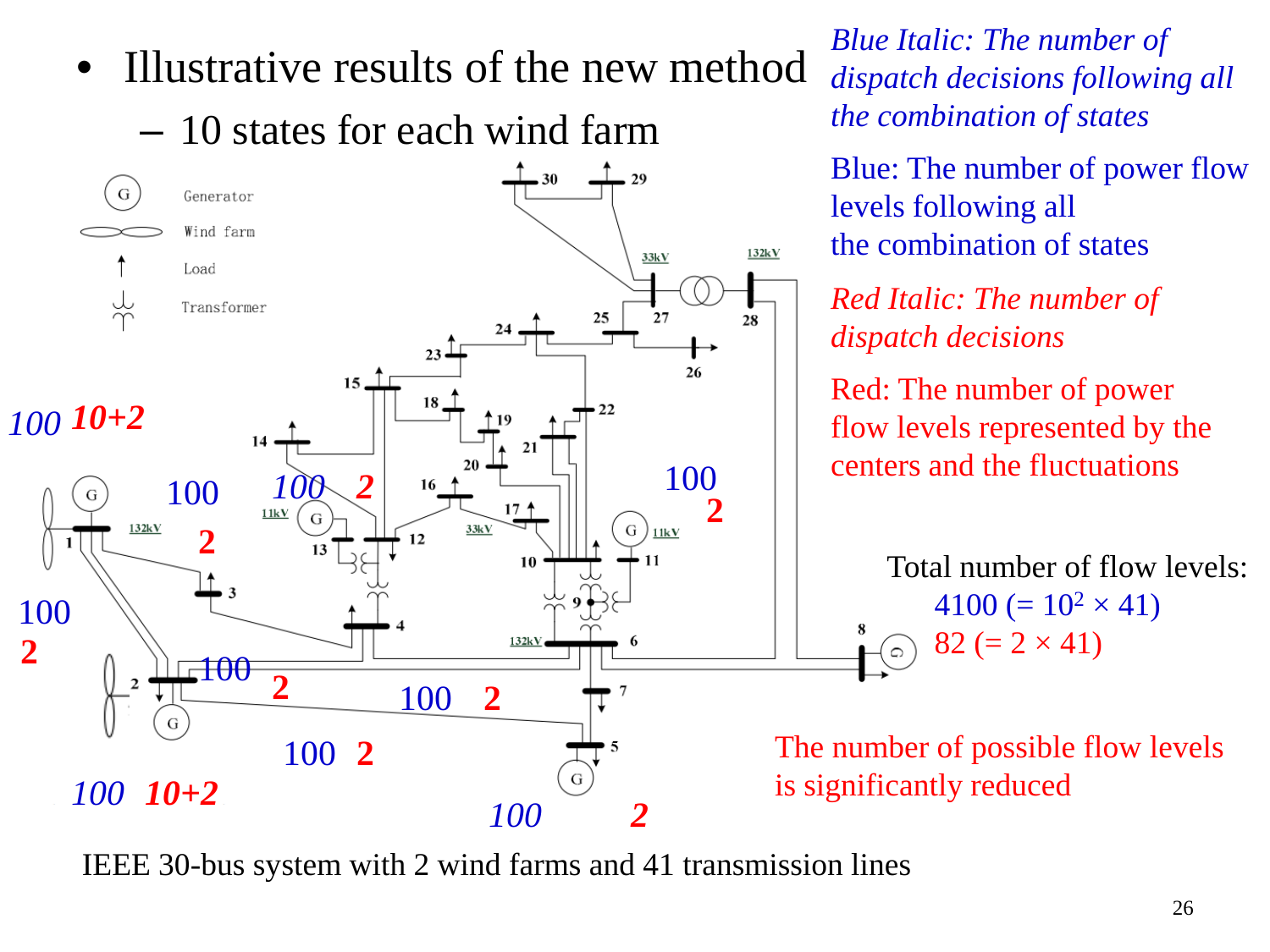# Numerical Testing: WECC 240-bus system [9]

- **Generators** 
	- 16 wind areas in CAISO area
		- 10 states in optimization and 50 states in simulation per area
	- 768 gas-fired generators
	- 17 aggregated coal plants and 4 aggregated nuclear plants
	- Aggregated hydroelectric generators
- Transmission
	- 28 Interfaces Groups of transmission lines
- Considering wind curtailment and load shedding

9. J. E. Price and J. Goodin, "Reduced network modeling of WECC as a market design prototype," in *Proceedings of IEEE Power and Energy Society 2011 General Meeting*, Detroit, Michigan, July 2011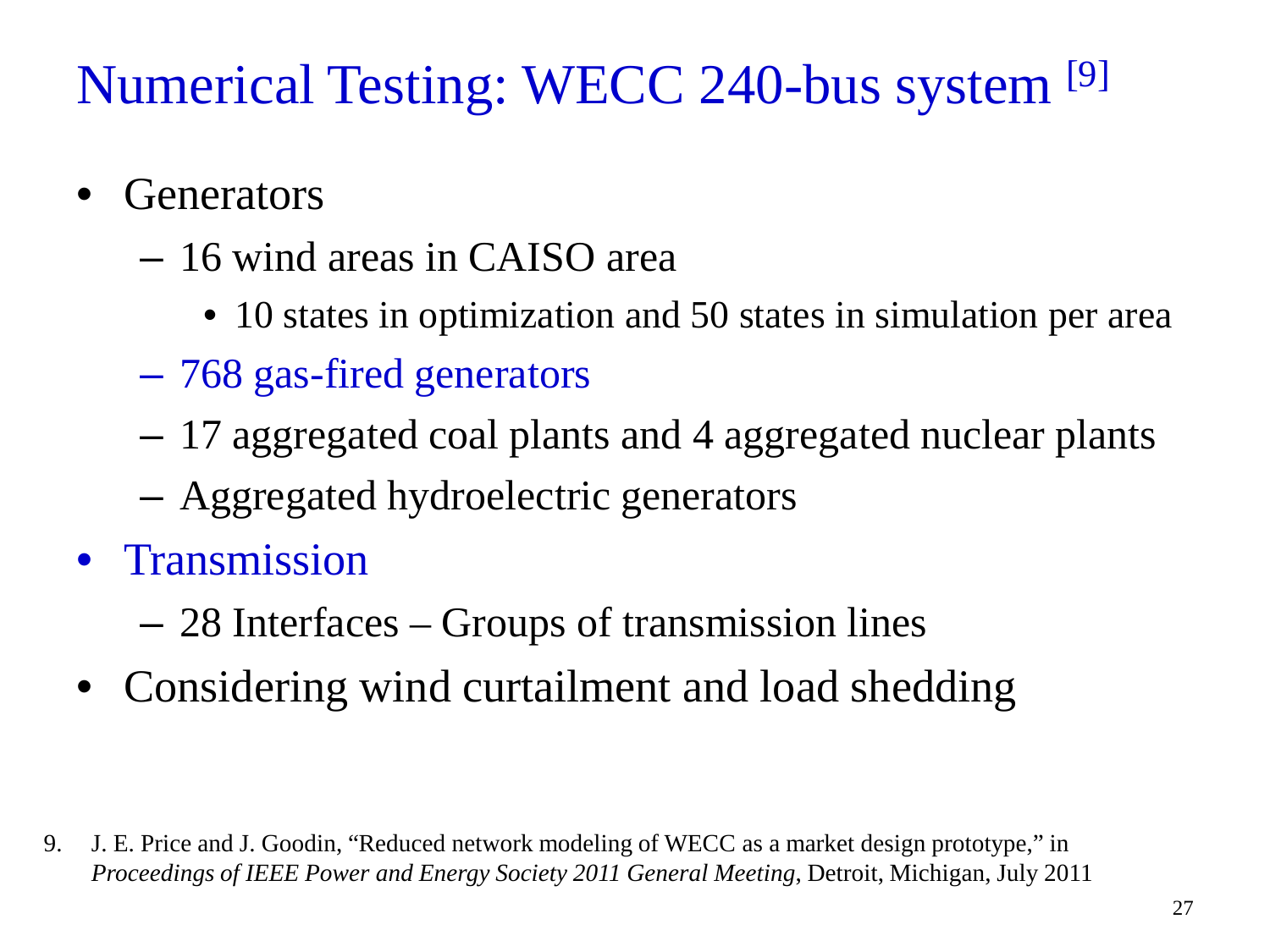- Wind penetration level: 3.4%
- Use  $w^r(t) = 0.5$ ,  $\forall r$ ,  $\forall t$  for simplicity

|                                        | Optimization      | Simulation<br>$(1000$ scenarios) |            |  |
|----------------------------------------|-------------------|----------------------------------|------------|--|
| Stopping MIP gap                       | $0.1\%$           | <b>AVR</b>                       | <b>STD</b> |  |
| <b>CPU</b> Time                        | $31\text{min}05s$ |                                  |            |  |
| Obj. $cost(10^6$ \$)                   | 38.535            | 41.221                           | 0.346      |  |
| UCED cost $(10^6$ \$)                  | 38.527            | 41.221                           | 0.346      |  |
| Load shedding<br>$\cot(10^6 \text{$ }) | 0.008             | 0                                | $\theta$   |  |
| Wind curtailment<br>(MWh)              | 538.949 (small)   |                                  | 0          |  |

- The problem is efficiently solved by using branch-and-cut
	- Stopping MIP gap is reached before branching according to the CPLEX engine log
- Zero load shedding and wind curtailment in simulation demonstrate the reliability of the approach  $\frac{28}{28}$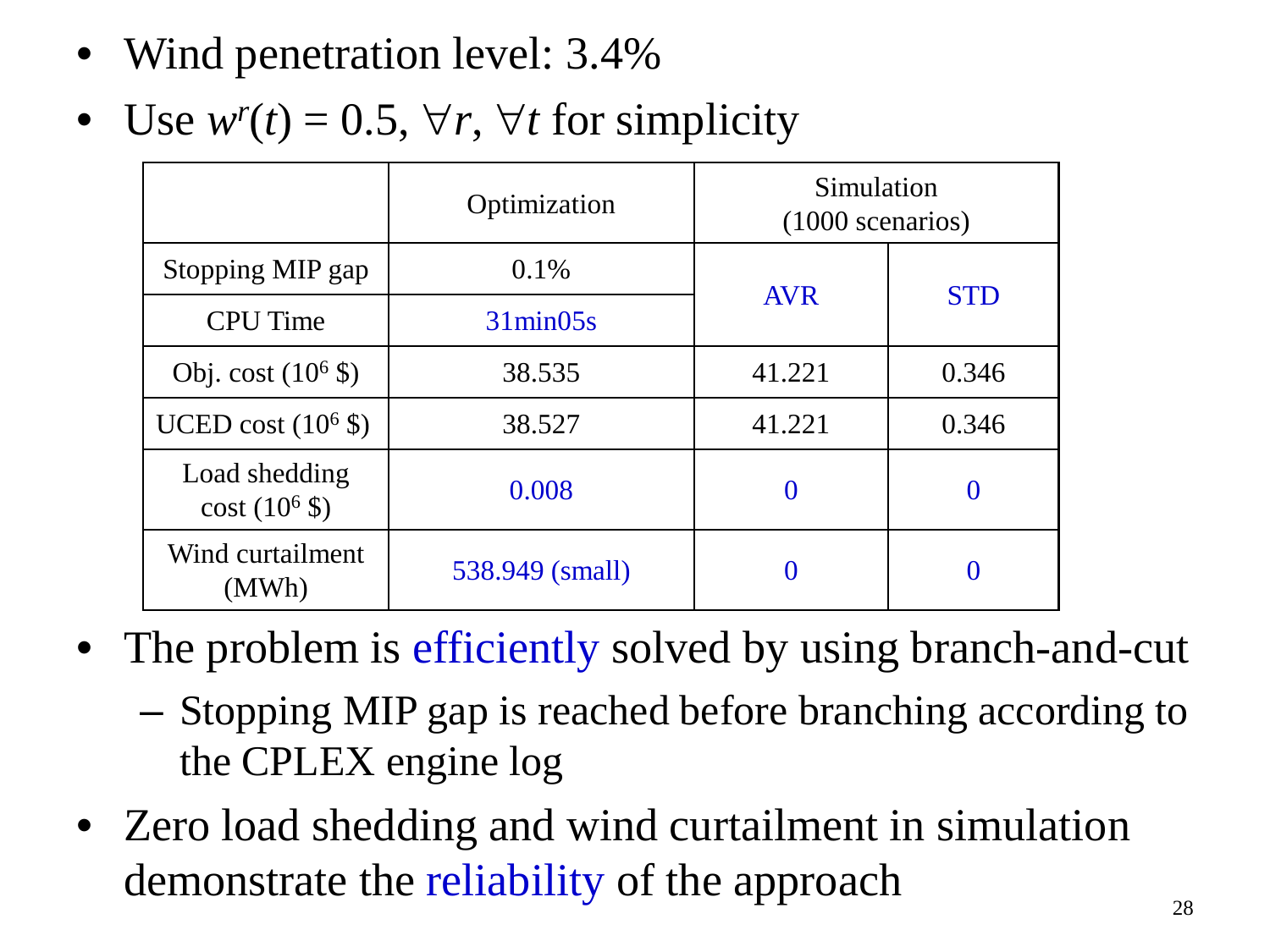# Conclusion

- An important but difficult issue with no practical solution yet available
- A major breakthrough for effective grid integration of intermittent wind generation, with key innovations:
	- Markov processes as opposed to scenarios to model wind generation for reduced complexity
	- Markovian optimization + interval analysis to overcome the complexity caused by transmission constraints
	- Branch-and-cut to solve the stochastic unit commitment problem effectively
- The new approach in combination with surrogate Lagrangian relaxation to be presented next has the potential to solve larger problems efficiently